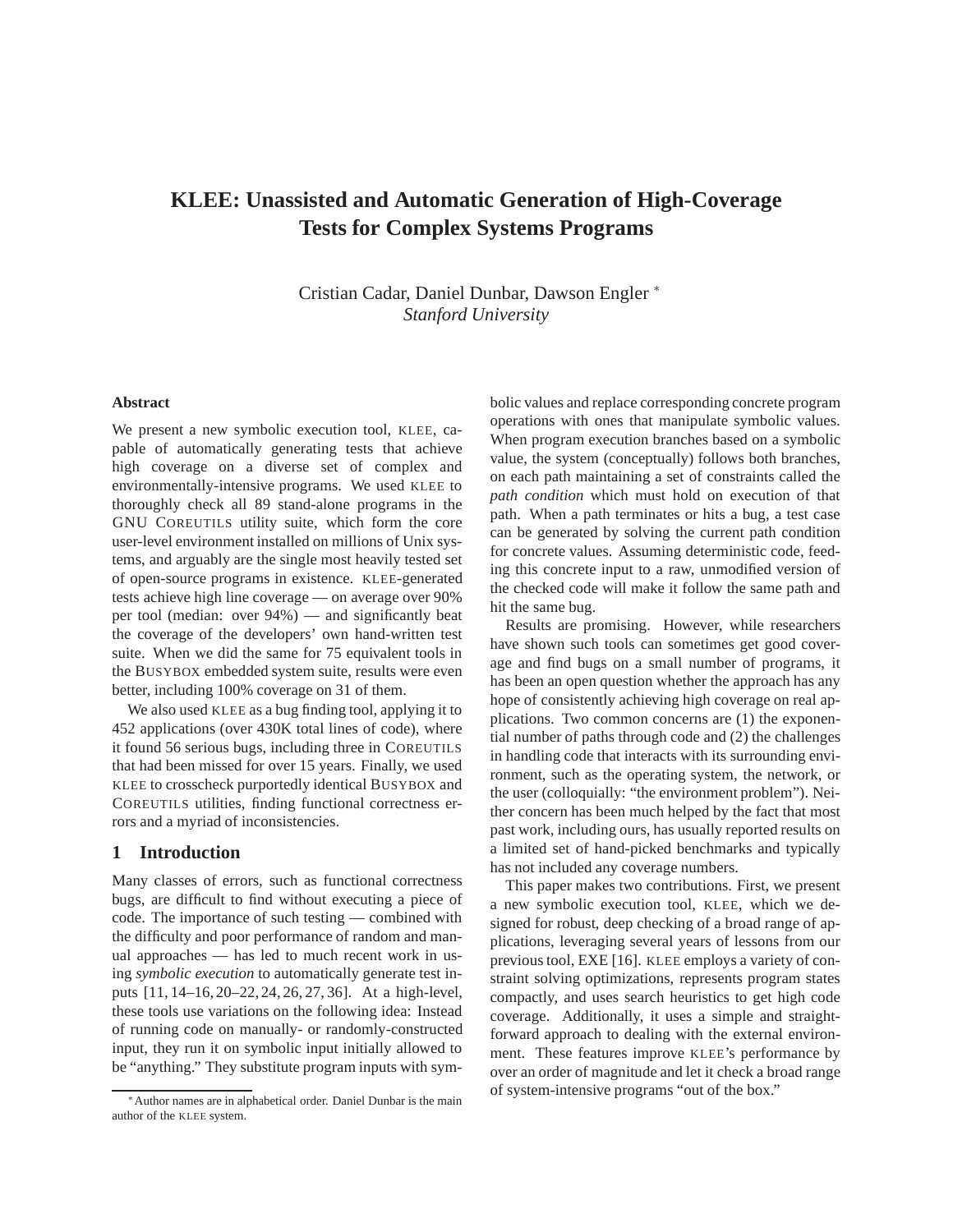Second, we show that KLEE's automatically-generated tests get high coverage on a diverse set of real, complicated, and environmentally-intensive programs. Our most in-depth evaluation applies KLEE to all 89 programs<sup>1</sup> in the latest stable version of GNU COREUTILS (version 6.10), which contains roughly 80,000 lines of library code and 61,000 lines in the actual utilities [2]. These programs interact extensively with their environment to provide a variety of functions, including managing the file system (e.g., ls, dd, chmod), displaying and configuring system properties (e.g., logname, printenv, hostname), controlling command invocation (e.g., nohup, nice, env), processing text files (e.g., sort, od, patch), and so on. They form the core user-level environment installed on many Unix systems. They are used daily by millions of people, bug fixes are handled promptly, and new releases are pushed regularly. Moreover, their extensive interaction with the environment stress-tests symbolic execution where it has historically been weakest.

Further, finding bugs in COREUTILS is hard. They are arguably the single most well-tested suite of open-source applications available (e.g., is there a program the reader has used more under Unix than "1s"?). In 1995, random testing of a subset of COREUTILS utilities found markedly fewer failures as compared to seven commercial Unix systems [35]. The last COREUTILS vulnerability reported on the SecurityFocus or US National Vulnerability databases was three years ago [5, 7].

In addition, we checked two other UNIX utility suites: BUSYBOX, a widely-used distribution for embedded systems [1], and the latest release for MINIX [4]. Finally, we checked the HISTAR operating system kernel as a contrast to application code [39].

Our experiments fall into three categories: (1) those where we do intensive runs to both find bugs and get high coverage (COREUTILS, HISTAR, and 75 BUSYBOX utilities), (2) those where we quickly run over many applications to find bugs (an additional 204 BUSYBOX utilities and 77 MINIX utilities), and (3) those where we crosscheck equivalent programs to find deeper correctness bugs (67 BUSYBOX utilities vs. the equivalent 67 in COREUTILS).

In total, we ran KLEE on more than 452 programs, containing over 430K total lines of code. To the best of our knowledge, this represents an order of magnitude more code and distinct programs than checked by prior symbolic test generation work. Our experiments show:

1 KLEE gets high coverage on a broad set of complex programs. Its automatically generated tests covered 84.5% of the total lines in COREUTILS and 90.5% in BUSYBOX (ignoring library code). On average these

tests hit over 90% of the lines in each tool (median: over 94%), achieving perfect 100% coverage in 16 COREUTILS tools and 31 BUSYBOX tools.

- 2 KLEE can get significantly more code coverage than a concentrated, sustained manual effort. The roughly 89-hour run used to generate COREUTILS line coverage beat the developers' own test suite — built incrementally over fifteen years — by 16.8%!
- 3 With one exception, KLEE achieved these highcoverage results on unaltered applications. The sole exception, sort in COREUTILS, required a single edit to shrink a large buffer that caused problems for the constraint solver.
- 4 KLEE finds important errors in heavily-tested code. It found ten fatal errors in COREUTILS (including three that had escaped detection for 15 years), which account for more crashing bugs than were reported in 2006, 2007 and 2008 combined. It further found 24 bugs in BUSYBOX, 21 bugs in MINIX, and a security vulnerability in HISTAR– a total of 56 serious bugs.
- 5 The fact that KLEE test cases can be run on the raw version of the code (e.g., compiled with gcc) greatly simplifies debugging and error reporting. For example, all COREUTILS bugs were confirmed and fixed within two days and versions of the tests KLEE generated were included in the standard regression suite.
- 6 KLEE is not limited to low-level programming errors: when used to crosscheck purportedly identical BUSYBOX and GNU COREUTILS tools, it automatically found functional correctness errors and a myriad of inconsistencies.
- 7 KLEE can also be applied to non-application code. When applied to the core of the HISTAR kernel, it achieved an average line coverage of 76.4% (with disk) and 67.1% (without disk) and found a serious security bug.

The next section gives an overview of our approach. Section 3 describes KLEE, focusing on its key optimizations. Section 4 discusses how to model the environment. The heart of the paper is Section 5, which presents our experimental results. Finally, Section 6 describes related work and Section 7 concludes.

# **2 Overview**

This section explains how KLEE works by walking the reader through the testing of MINIX's tr tool. Despite its small size — 169 lines, 83 of which are executable it illustrates two problems common to the programs we check:

1 *Complexity.* The code aims to translate and delete characters from its input. It hides this intent well beneath non-obvious input parsing code, tricky boundary conditions, and hard-to-follow control flow. Figure 1 gives a representative snippet.

<sup>&</sup>lt;sup>1</sup>We ignored utilities that are simply wrapper calls to others, such as  $arch$  ("uname  $-m$ ") and  $vdir$  (" $ls -l -b$ ").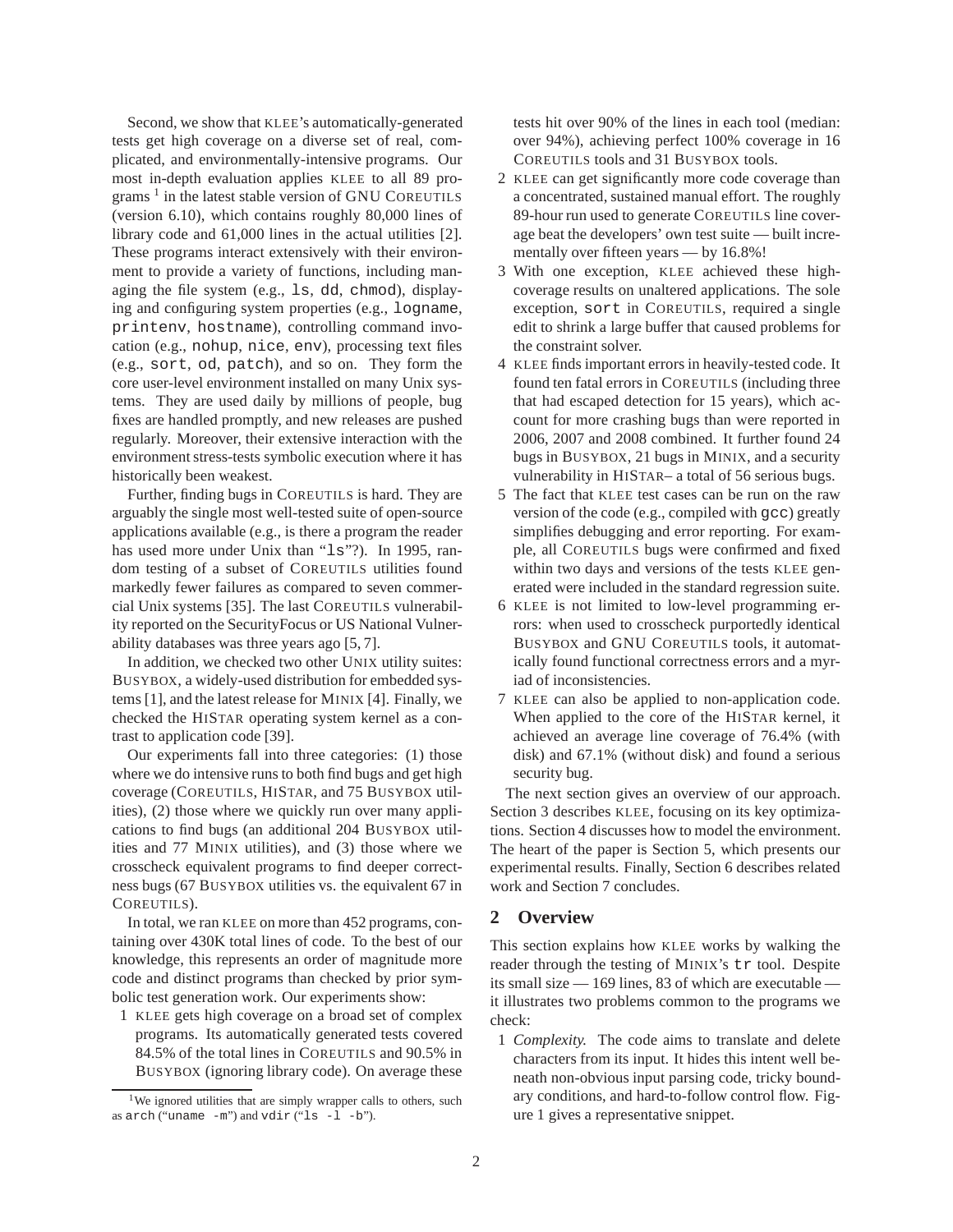2 *Environmental Dependencies.* Most of the code is controlled by values derived from environmental input. Command line arguments determine what procedures execute, input values determine which way if-statements trigger, and the program depends on the ability to read from the file system. Since inputs can be invalid (or even malicious), the code must handle these cases gracefully. It is not trivial to test all important values and boundary cases.

The code illustrates two additional common features. First, it has bugs, which KLEE finds and generates test cases for. Second, KLEE quickly achieves good code coverage: in two minutes it generates 37 tests that cover all executable statements. <sup>2</sup>

KLEE has two goals: (1) hit every line of executable code in the program and (2) detect at each dangerous operation (e.g., dereference, assertion) if *any* input value exists that could cause an error. KLEE does so by running programs *symbolically*: unlike normal execution, where operations produce concrete values from their operands, here they generate constraints that exactly describe the set of values possible on a given path. When KLEE detects an error or when a path reaches an exit call, KLEE solves the current path's constraints (called its *path condition*) to produce a test case that will follow the same path when rerun on an unmodified version of the checked program (e.g, compiled with gcc).

KLEE is designed so that the paths followed by the unmodified program will always follow the same path KLEE took (i.e., there are no false positives). However, non-determinism in checked code and bugs in KLEE or its models have produced false positives in practice. The ability to rerun tests outside of KLEE, in conjunction with standard tools such as gdb and gcov is invaluable for diagnosing such errors and for validating our results.

We next show how to use KLEE, then give an overview of how it works.

#### **2.1 Usage**

A user can start checking many real programs with KLEE in seconds: KLEE typically requires no source modifications or manual work. Users first compile their code to bytecode using the publicly-available LLVM compiler [33] for GNU C. We compiled  $tr$  using:

llvm-gcc --emit-llvm -c tr.c -o tr.bc

Users then run KLEE on the generated bytecode, optionally stating the number, size, and type of symbolic inputs to test the code on. For tr we used the command:

klee --max-time 2 --sym-args 1 10 10 --sym-files 2 2000 --max-fail 1 tr.bc

```
1 : void expand(char *arg, unsigned char *buffer) { 8
2 : int i, ac; 9<br>3 : while ({}^{*}arg) { (10^{*})
3 : while (*arg) { 10^*<br>4 : if (*arg == '\\') { 11^*if ({}^{\star}arg == {}^{\prime} \setminus \setminus {}^{\prime}) {
5 : arg++;
6 : i = ac = 0;<br>7 : \text{if } (*arg) = 0if (*arg >= '0' && *arg <= '7') {
8 : do {
9 : ac = (ac \lt\lt 3) + \cdot \text{arg}++ - \cdot 0';
10: i++;
11: } while (i < 4 \&amp; 4 \text{ arg} > 0' \&amp; 4 \text{ arg} < -7');
12: * \text{buffer++} = \text{ac};13: } else if (*arg := ' \setminus 0')<br>14: *{\text{buffer++}} = *{\text{arc++}}*buffer++ = *arg++;
15: } else if \binom{4}{10} == \binom{1}{1} { 12*<br>16: \arctan 11 13
16: \arg++; 13
17: i = \text{arg}++; 14
18: if (*arg++ != '-') { 15!
19: * \text{buffer++} = '[';
20: \arg = 2;21: continue;
22:23: ac = \pi arg++;24: while (i \le a) *buffer++ = i++;<br>25: \arg+1; /* Skip ']' */
         25: arg++; /* Skip ']' */
26: } else
27: * \text{buffer++} = * \text{arg++};28: }
29: }
30: ...31: int main(int argc, char* argv[ ]) { 1
32: int index = 1; 2
33: if (argc > 1 && argv[index][0] == '-') { 3<sup>*</sup>
34: . . . 4
35: } 5
36: . . . 6
37: expand(argv[index++], index); 7
38: . . .
39: }
```
Figure 1: Code snippet from MINIX's tr, representative of the programs checked in this paper: tricky, non-obvious, difficult to verify by inspection or testing. The order of the statements on the path to the error at line 18 are numbered on the right hand side.

The first option, --max-time, tells KLEE to check tr.bc for at most two minutes. The rest describe the symbolic inputs. The option --sym-args 1 10 10 says to use zero to three command line arguments, the first 1 character long, the others 10 characters long. <sup>3</sup> The option --sym-files 2 2000 says to use standard input and one file, each holding 2000 bytes of symbolic data. The option --max-fail 1 says to fail at most one system call along each program path (see § 4.2).

#### **2.2 Symbolic execution with KLEE**

When KLEE runs on  $tr$ , it finds a buffer overflow error at line 18 in Figure 1 and then produces a concrete test

<sup>&</sup>lt;sup>2</sup>The program has one line of dead code, an unreachable return statement, which, reassuringly, KLEE cannot run.

 $3$ Since strings in C are zero terminated, this essentially generates arguments of *up to* that size.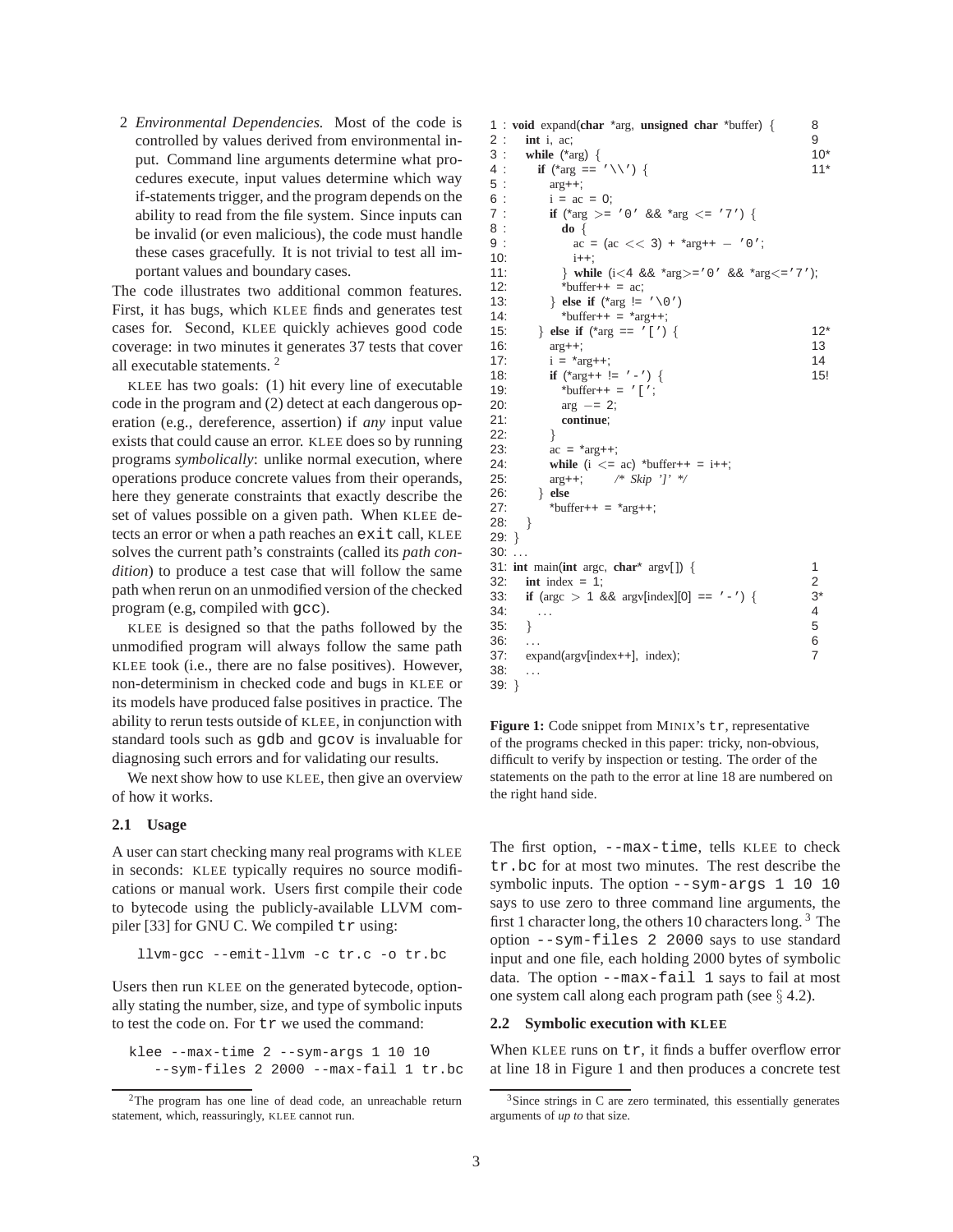case  $(\text{tr} \ \vert \ \vert \ \vert \ \vert \ \vert \ \vert \ \vert \ \vert \ \vert \ \vert \ \vert \ \vert \ \rangle$  that hits it. Assuming the options of the previous subsection, KLEE runs tr as follows:

- 1 KLEE constructs symbolic command line string arguments whose contents have no constraints other than zero-termination. It then constrains the number of arguments to be between 0 and 3, and their sizes to be 1, 10 and 10 respectively. It then calls main with these initial path constraints.
- 2 When KLEE hits the branch argc > 1 at line 33, it uses its constraint solver STP [23] to see which directions can execute given the current path condition. For this branch, both directions are possible; KLEE forks execution and follows both paths, adding the constraint argc  $> 1$  on the false path and argc  $\leq 1$ on the true path.
- 3 Given more than one active path, KLEE must pick which one to execute first. We describe its algorithm in Section 3.4. For now assume it follows the path that reaches the bug. As it does so, KLEE adds further constraints to the contents of arg, and forks for a total of five times (lines denoted with a "\*"): twice on line 33, and then on lines 3, 4, and 15 in expand.
- 4 At each dangerous operation (e.g., pointer dereference), KLEE checks if any possible value allowed by the current path condition would cause an error. On the annotated path, KLEE detects no errors before line 18. At that point, however, it determines that input values exist that allow the read of arg to go out of bounds: after taking the true branch at line 15, the code increments arg twice without checking if the string has ended. If it has, this increment skips the terminating  $\prime \setminus 0$  ' and points to invalid memory.
- 5 KLEE generates concrete values for argc and argv (i.e.,  $tr$  [  $" " "")$  that when rerun on a raw version of tr will hit this bug. It then continues following the current path, adding the constraint that the error does not occur (in order to find other errors).

# **3 The KLEE Architecture**

KLEE is a complete redesign of our previous system EXE [16]. At a high level, KLEE functions as a hybrid between an operating system for symbolic processes and an interpreter. Each symbolic process has a register file, stack, heap, program counter, and path condition. To avoid confusion with a Unix process, we refer to KLEE's representation of a symbolic process as a *state*. Programs are compiled to the LLVM [33] assembly language, a RISC-like virtual instruction set. KLEE directly interprets this instruction set, and maps instructions to constraints without approximation (i.e. bit-level accuracy).<sup>4</sup>

## **3.1 Basic architecture**

At any one time, KLEE may be executing a large number of states. The core of KLEE is an interpreter loop which selects a state to run and then symbolically executes a single instruction in the context of that state. This loop continues until there are no states remaining, or a userdefined timeout is reached.

Unlike a normal process, storage locations for a state — registers, stack and heap objects — refer to expressions (trees) instead of raw data values. The leaves of an expression are symbolic variables or constants, and the interior nodes come from LLVM assembly language operations (e.g., arithmetic operations, bitwise manipulation, comparisons, and memory accesses). Storage locations which hold a constant expression are said to be *concrete*.

Symbolic execution of the majority of instructions is straightforward. For example, to symbolically execute an LLVM add instruction:

$$
8dst = add i32 8src0, 8src1
$$

KLEE retrieves the addends from the %src0 and %src1 registers and writes a new expression Add(%src0, %src1) to the %dst register. For efficiency, the code that builds expressions checks if all given operands are concrete (i.e., constants) and, if so, performs the operation natively, returning a constant expression.

Conditional branches take a boolean expression (branch condition) and alter the instruction pointer of the state based on whether the condition is true or false. KLEE queries the constraint solver to determine if the branch condition is either provably true or provably false along the current path; if so, the instruction pointer is updated to the appropriate location. Otherwise, both branches are possible: KLEE clones the state so that it can explore both paths, updating the instruction pointer and path condition on each path appropriately.

Potentially dangerous operations implicitly generate branches that check if any input value exists that could cause an error. For example, a division instruction generates a branch that checks for a zero divisor. Such branches work identically to normal branches. Thus, even when the check succeeds (i.e., an error is detected), execution continues on the false path, which adds the negation of the check as a constraint (e.g., making the divisor not zero). If an error is detected, KLEE generates a test case to trigger the error and terminates the state.

As with other dangerous operations, load and store instructions generate checks: in this case to check that the address is in-bounds of a valid memory object. However, load and store operations present an additional complication. The most straightforward representation of the memory used by checked code would be a flat byte array. In this case, loads and stores would simply map to

<sup>4</sup>KLEE does not currently support: symbolic floating point, longjmp, threads, and assembly code. Additionally, memory objects are required to have concrete sizes.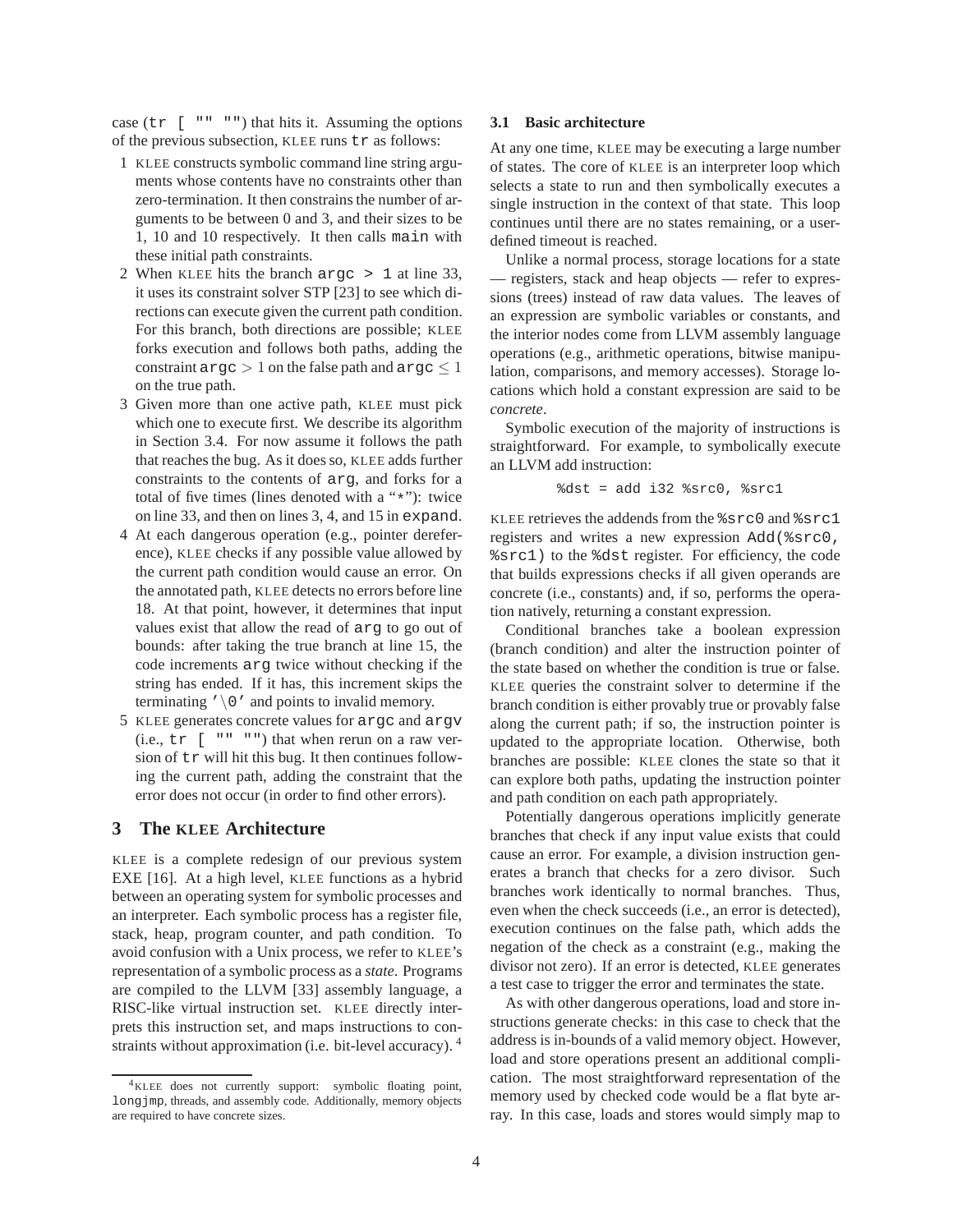array read and write expressions respectively. Unfortunately, our constraint solver STP would almost never be able to solve the resultant constraints (and neither would the other constraint solvers we know of). Thus, as in EXE, KLEE maps every memory object in the checked code to a distinct STP array (in a sense, mapping a flat address space to a segmented one). This representation dramatically improves performance since it lets STP ignore all arrays not referenced by a given expression.

Many operations (such as bound checks or object-level copy-on-write) require object-specific information. If a pointer can refer to many objects, these operations become difficult to perform. For simplicity, KLEE sidesteps this problem as follows. When a dereferenced pointer p can refer to  $N$  objects, KLEE clones the current state  $N$ times. In each state it constrains p to be within bounds of its respective object and then performs the appropriate read or write operation. Although this method can be expensive for pointers with large points-to sets, most programs we have tested only use symbolic pointers that refer to a single object, and KLEE is well-optimized for this case.

#### **3.2 Compact state representation**

The number of states grows quite quickly in practice: often even small programs generate tens or even hundreds of thousands of concurrent states during the first few minutes of interpretation. When we ran COREUTILS with a 1GB memory cap, the maximum number of concurrent states recorded was 95,982 (for hostid), and the average of this maximum for each tool was 51,385. This explosion makes state size critical.

Since KLEE tracks all memory objects, it can implement copy-on-write at the object level (rather than page granularity), dramatically reducing per-state memory requirements. By implementing the heap as an immutable map, portions of the heap structure itself can also be shared amongst multiple states (similar to sharing portions of page tables across fork()). Additionally, this heap structure can be cloned in constant time, which is important given the frequency of this operation.

This approach is in marked contrast to EXE, which used one native OS process per state. Internalizing the state representation dramatically increased the number of states which can be concurrently explored, both by decreasing the per-state cost and allowing states to share memory at the object (rather than page) level. Additionally, this greatly simplified the implementation of caches and search heuristics which operate across all states.

#### **3.3 Query optimization**

Almost always, the cost of constraint solving dominates everything else — unsurprising, given that KLEE generates complicated queries for an NP-complete logic. Thus, we spent a lot of effort on tricks to simplify expressions and ideally eliminate queries (no query is the fastest query) before they reach STP. Simplified queries make solving faster, reduce memory consumption, and increase the query cache's hit rate (see below). The main query optimizations are:

*Expression Rewriting*. The most basic optimizations mirror those in a compiler: e.g., simple arithmetic simplifications (x + 0 = x), strength reduction (x  $\star$  2<sup>n</sup>  $= x \iff n$ ), linear simplification  $(2*x - x = x)$ .

*Constraint Set Simplification*. Symbolic execution typically involves the addition of a large number of constraints to the path condition. The natural structure of programs means that constraints on same variables tend to become more specific. For example, commonly an inexact constraint such as  $x < 10$  gets added, followed some time later by the constraint  $x = 5$ . KLEE actively simplifies the constraint set by rewriting previous constraints when new equality constraints are added to the constraint set. In this example, substituting the value for  $x$  into the first constraint simplifies it to true, which KLEE eliminates.

*Implied Value Concretization*. When a constraint such as  $x + 1 = 10$  is added to the path condition, then the value of x has effectively become concrete along that path. KLEE determines this fact (in this case that  $x = 9$ ) and writes the concrete value back to memory. This ensures that subsequent accesses of that memory location can return a cheap constant expression.

*Constraint Independence*. Many constraints do not overlap in terms of the memory they reference. Constraint independence (taken from EXE) divides constraint sets into disjoint independent subsets based on the symbolic variables they reference. By explicitly tracking these subsets, KLEE can frequently eliminate irrelevant constraints prior to sending a query to the constraint solver. For example, given the constraint set  ${i < j, j < 20, k > 0}$ , a query of whether  $i = 20$ just requires the first two constraints.

*Counter-example Cache.* Redundant queries are frequent, and a simple cache is effective at eliminating a large number of them. However, it is possible to build a more sophisticated cache due to the particular structure of constraint sets. The counter-example cache maps sets of constraints to counter-examples (i.e., variable assignments), along with a special sentinel used when a set of constraints has no solution. This mapping is stored in a custom data structure — derived from the UBTree structure of Hoffmann and Hoehler [28] — which allows efficient searching for cache entries for both subsets and supersets of a constraint set. By storing the cache in this fashion, the counter-example cache gains three additional ways to eliminate queries. In the example below, we assume that the counter-example cache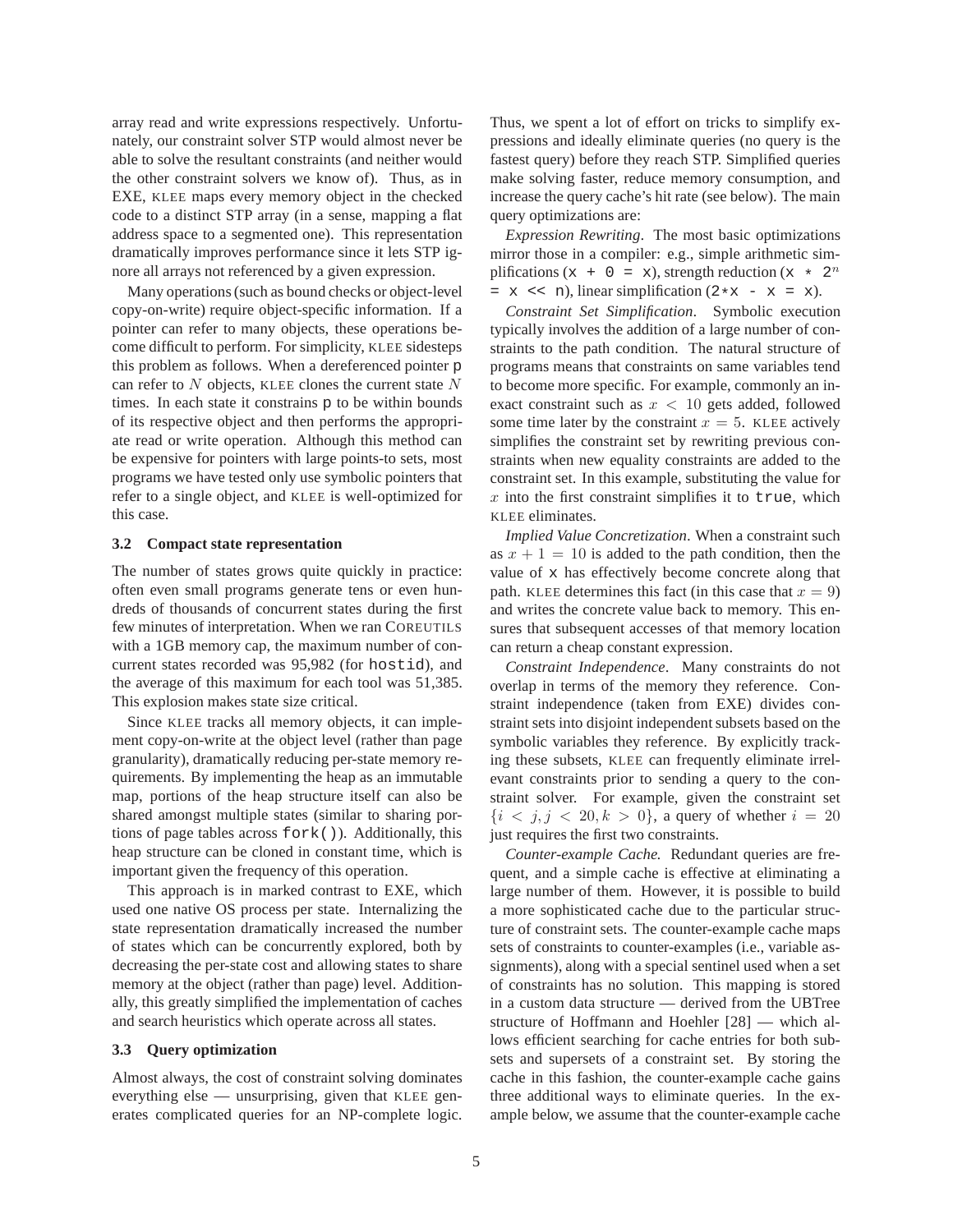| Optimizations | Queries | Time(s) | STP Time (s) |
|---------------|---------|---------|--------------|
| None          | 13717   | 300     | 281          |
| Independence  | 13717   | 166     | 148          |
| Cex. Cache    | 8174    | 177     | 156          |
| A 11          | 699     | 20      |              |

**Table 1:** Performance comparison of KLEE's solver optimizations on COREUTILS. Each tool is run for 5 minutes without optimization, and rerun on the same workload with the given optimizations. The results are averaged across all applications.

currently has entries for  $\{i < 10, i = 10\}$  (no solution) and  $\{i < 10, j = 8\}$  (satisfiable, with variable assignments  $i \rightarrow 5, j \rightarrow 8$ ).

- 1 When a subset of a constraint set has no solution, then neither does the original constraint set. Adding constraints to an unsatisfiable constraint set cannot make it satisfiable. For example, given the cache above,  $\{i < 10, i = 10, j = 12\}$  is quickly determined to be unsatisfiable.
- 2 When a superset of a constraint set has a solution, that solution also satisfies the original constraint set. Dropping constraints from a constraint set does not invalidate a solution to that set. The assignment  $i \rightarrow 5, j \rightarrow 8$ , for example, satisfies either  $i < 10$ or  $j = 8$  individually.
- 3 When a subset of a constraint set has a solution, it is likely that this is also a solution for the original set. This is because the extra constraints often do not invalidate the solution to the subset. Because checking a potential solution is cheap, KLEE tries substituting in all solutions for subsets of the constraint set and returns a satisfying solution, if found. For example, the constraint set  $\{i < 10, j = 8, i \neq 3\}$  can still be satisfied by  $i \rightarrow 5, j \rightarrow 8$ .

To demonstrate the effectiveness of these optimizations, we performed an experiment where COREUTILS applications were run for 5 minutes with both of these optimizations turned off. We then deterministically reran the exact same workload with constraint independence and the counter-example cache enabled separately and together for the same number of instructions. This experiment was done on a large sample of COREUTILS utilities. The results in Table 1 show the averaged results.

As expected, the independence optimization by itself does not eliminate any queries, but the simplifications it performs reduce the overall running time by almost half (45%). The counter-example cache reduces both the running time and the number of STP queries by 40%. However, the real win comes when both optimizations are enabled; in this case the hit rate for the counter-example cache greatly increases due to the queries first being simplified via independence. For the sample runs, the aver-



**Figure 2:** The effect of KLEE's solver optimizations over time, showing they become more effective over time, as the caches fill and queries become more complicated. The number of executed instructions is normalized so that data can be aggregated across all applications.

age number of STP queries are reduced to 5% of the original number and the average runtime decreases by more than an order of magnitude.

It is also worth noting the degree to which STP time (time spent solving queries) dominates runtime. For the original runs, STP accounts for 92% of overall execution time on average (the combined optimizations reduce this by almost 300%). With both optimizations enabled this percentage drops to 41%. Finally, Figure 2 shows the efficacy of KLEE's optimizations increases with time as the counter-example cache is filled and query sizes increase, the speed-up from the optimizations also increases.

#### **3.4 State scheduling**

KLEE selects the state to run at each instruction by interleaving the following two search heuristics.

*Random Path Selection* maintains a binary tree recording the program path followed for all active states, i.e. the leaves of the tree are the current states and the internal nodes are places where execution forked. States are selected by traversing this tree from the root and randomly selecting the path to follow at branch points. Therefore, when a branch point is reached, the set of states in each subtree has equal probability of being selected, regardless of the size of their subtrees. This strategy has two important properties. First, it favors states high in the branch tree. These states have less constraints on their symbolic inputs and so have greater freedom to reach uncovered code. Second, and most importantly, this strategy avoids starvation when some part of the program is rapidly creating new states ("fork bombing") as it happens when a tight loop contains a symbolic condition. Note that the simply selecting a state at random has neither property.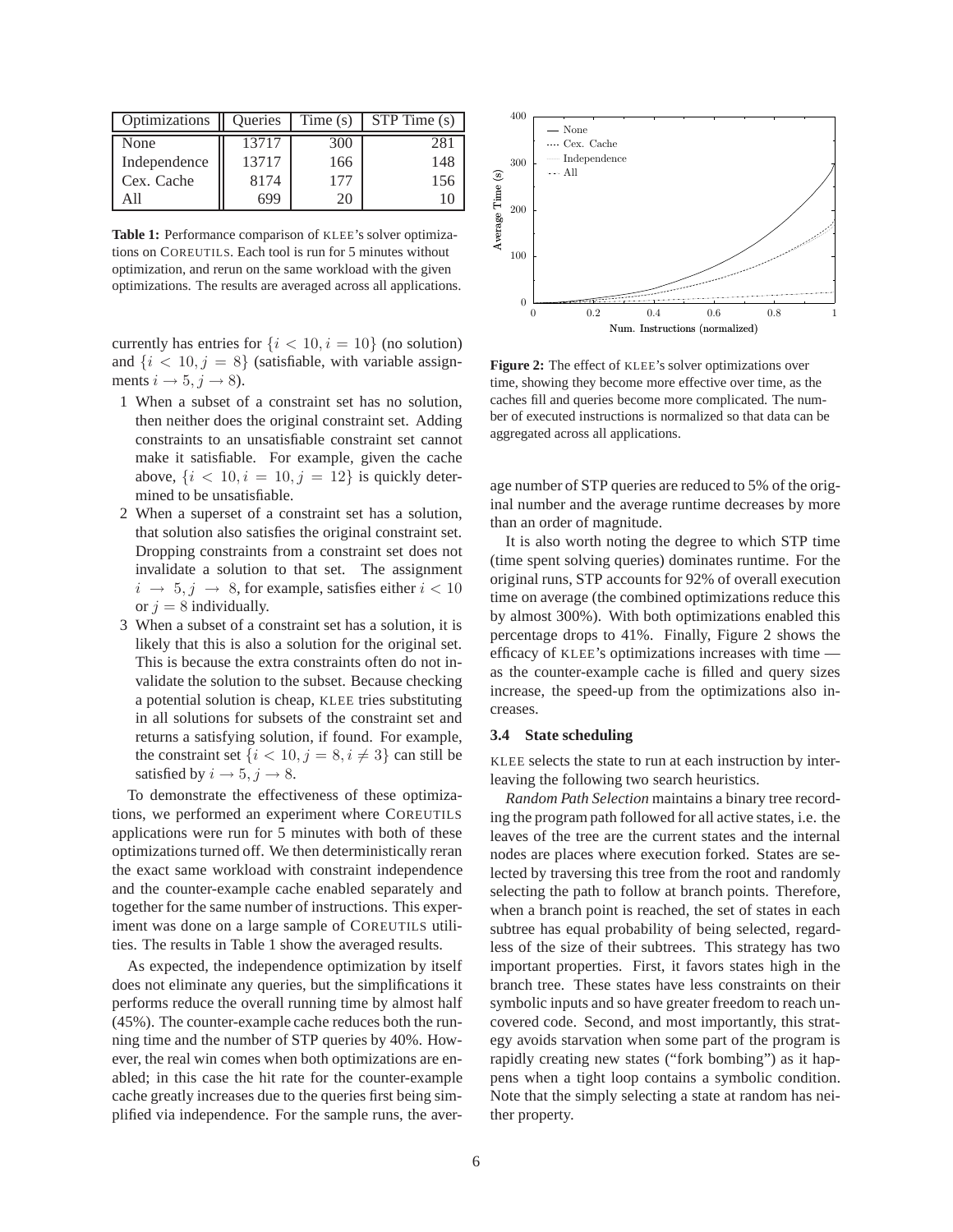*Coverage-Optimized Search* tries to select states likely to cover new code in the immediate future. It uses heuristics to compute a weight for each state and then randomly selects a state according to these weights. Currently these heuristics take into account the minimum distance to an uncovered instruction, the call stack of the state, and whether the state recently covered new code.

KLEE uses each strategy in a round robin fashion. While this can increase the time for a particularly effective strategy to achieve high coverage, it protects against cases where an individual strategy gets stuck. Furthermore, since strategies pick from the same state pool, interleaving them can improve overall effectiveness.

The time to execute an individual instruction can vary widely between simple instructions (e.g., addition) and instructions which may use the constraint solver or fork execution (branches, memory accesses). KLEE ensures that a state which frequently executes expensive instructions will not dominate execution time by running each state for a "time slice" defined by both a maximum number of instructions and a maximum amount of time.

# **4 Environment Modeling**

When code reads values from its environment command-line arguments, environment variables, file data and metadata, network packets, etc — we conceptually want to return all values that the read could legally produce, rather than just a single concrete value. When it writes to its environment, the effects of these alterations should be reflected in subsequent reads. The combination of these features allows the checked program to explore all potential actions and still have no false positives.

Mechanically, we handle the environment by redirecting calls that access it to *models* that understand the semantics of the desired action well enough to generate the required constraints. Crucially, these models are written in normal C code which the user can readily customize, extend, or even replace without having to understand the internals of KLEE. We have about 2,500 lines of code to define simple models for roughly 40 system calls (e.g., open, read, write, stat, lseek, ftruncate, ioctl).

#### **4.1 Example: modeling the file system**

For each file system operation we check if the action is for an actual concrete file on disk or a symbolic file. For concrete files, we simply invoke the corresponding system call in the running operating system. For symbolic files we emulate the operation's effect on a simple symbolic file system, private to each state.

Figure 3 gives a rough sketch of the model for read(), eliding details for dealing with linking, reads on standard input, and failures. The code maintains a set of file descriptors, created at file open(), and records

```
1 : ssize t read(int fd, void *buf, size t count) {
2 : if (is_invalid(fd)) {<br>3 : \text{errno} = \text{EBADF}errno = EBADF;
4 : return −1;
5:6 : struct klee fd *f = 8fds[fd];<br>7 : if (is concrete file(f)) {
7 : if (is_concrete_file(f)) {<br>8 : int r = \text{pread}(f \rightarrow \text{rea})\int \int r = \text{pred}(f - \text{pred\_fd}, \text{buf}, \text{count}, f - \text{conf});
9 : if (r := -1)<br>10: i f > off +=
               f \rightarrow \text{off} += r;
11: return r;
12: } else {
13: /* sym files are fixed size: don't read beyond the end. */
14: if (f \rightarrow \text{off } \gt = f \rightarrow \text{size})<br>15: return 0:
               return 0;
16: count = min(count, f->size – f->off);
17: memcpy(buf, f−>file data + f−>off, count);
18: f−>off += count;
19: return count;
20:}
```

```
21: }
```
Figure 3: Sketch of KLEE's model for read().

for each whether the associated file is symbolic or concrete. If fd refers to a concrete file, we use the operating system to read its contents by calling pread() (lines 7-11). We use pread to multiplex access from KLEE's many states onto the one actual underlying file descriptor.<sup>5</sup> If fd refers to a symbolic file, read () copies from the underlying symbolic buffer holding the file contents into the user supplied buffer (lines 13-19). This ensures that multiple read() calls that access the same file use consistent symbolic values.

Our symbolic file system is crude, containing only a single directory with  $N$  symbolic files in it. KLEE users specify both the number  $N$  and the size of these files. This symbolic file system coexists with the real file system, so applications can use both symbolic and concrete files. When the program calls open with a concrete name, we (attempt to) open the actual file. Thus, the call:

int fd = open("/etc/fstab", O\_RDNLY);

sets fd to point to the actual configuration file /etc/fstab.

On the other hand, calling open() with an unconstrained symbolic name matches each of the N symbolic files in turn, and will also fail once. For example, given  $N = 1$ , calling open() with a symbolic command-line argument argv[1]:

int  $fd = open(argv[1], O_RDNLY);$ 

will result in two paths: one in which  $Ed$  points to the single symbolic file in the environment, and one in which fd is set to  $-1$  indicating an error.

<sup>5</sup>Since KLEE's states execute within a single Unix process (the one used to run KLEE), then unless we duplicated file descriptors for each (which seemed expensive), a read by one would affect all the others.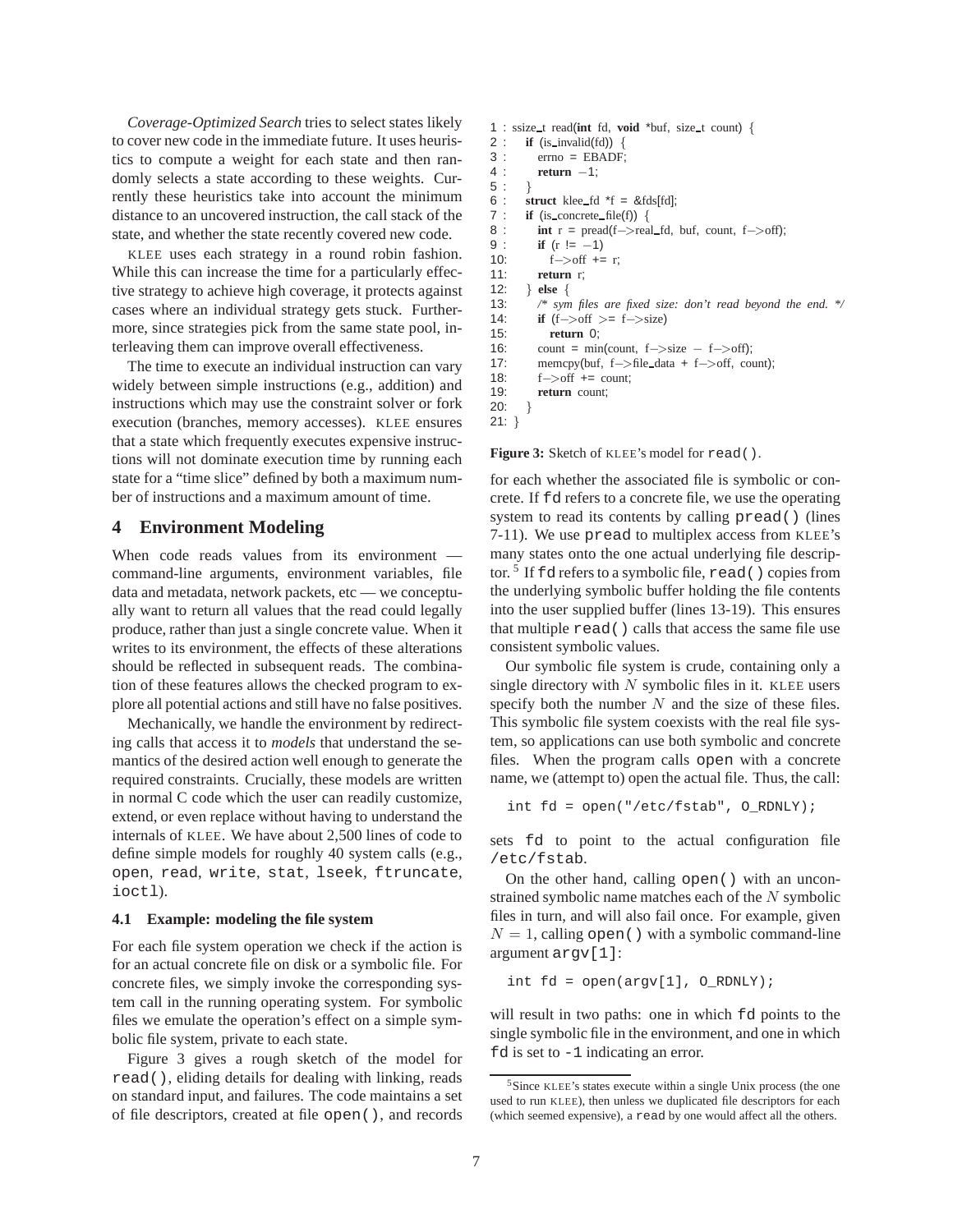Unsurprisingly, the choice of what interface to model has a big impact on model complexity. Rather than having our models at the system call level, we could have instead built them at the C standard library level (fopen, fread, etc.). Doing so has the potential performance advantage that, for concrete code, we could run these operations natively. The major downside, however, is that the standard library contains a huge number of functions — writing models for each would be tedious and errorprone. By only modeling the much simpler, low-level system call API, we can get the richer functionality by just compiling one of the many implementations of the C standard library (we use uClibc [6]) and let it worry about correctness. As a side-effect, we simultaneously check the library for errors as well.

## **4.2 Failing system calls**

The real environment can fail in unexpected ways (e.g., write() fails because of a full disk). Such failures can often lead to unexpected and hard to diagnose bugs. Even when applications do try to handle them, this code is rarely fully exercised by the regression suite. To help catch such errors, KLEE will optionally simulate environmental failures by failing system calls in a controlled manner (similar to [38]). We made this mode optional since not all applications care about failures — a simple application may ignore disk crashes, while a mail server expends a lot of code to handle them.

## **4.3 Rerunning test cases**

KLEE-generated test cases are rerun on the unmodified native binaries by supplying them to a replay driver we provide. The individual test cases describe an instance of the symbolic environment. The driver uses this description to create actual operating system objects (files, pipes, ttys, directories, links, etc.) containing the concrete values used in the test case. It then executes the unmodified program using the concrete command-line arguments from the test case. Our biggest challenge was making system calls fail outside of KLEE — we built a simple utility that uses the ptrace debugging interface to skip the system calls that were supposed to fail and instead return an error.

## **5 Evaluation**

This section describes our in-depth coverage experiments for COREUTILS (§ 5.2) and BUSYBOX (§ 5.3) as well as errors found during quick bug-finding runs  $(\S$  5.4). We use KLEE to find deep correctness errors by crosschecking purportedly equivalent tool implementations  $(\S 5.5)$  and close with results for HISTAR ( $\S 5.6$ ).

## **5.1 Coverage methodology**

We use line coverage as a conservative measure of KLEEproduced test case effectiveness. We chose executable



**Figure 4:** Histogram showing the number of COREUTILS tools that have a given number of executable lines of code (ELOC).

line coverage as reported by gcov, because it is widelyunderstood and uncontroversial. Of course, it grossly underestimates KLEE's thoroughness, since it ignores the fact that KLEE explores many different unique paths with all possible values. We expect a path-based metric would show even more dramatic wins.

We measure coverage by running KLEE-generated test cases on a stand-alone version of each utility and using gcov to measure coverage. Running tests independently of KLEE eliminates the effect of bugs in KLEE and verifies that the produced test case runs the code it claims.

Note, our coverage results only consider code in the tool itself. They do not count library code since doing so makes the results harder to interpret:

- 1 It double-counts many lines, since often the same library function is called by many applications.
- 2 It unfairly under-counts coverage. Often, the bulk of a library function called by an application is effectively dead code since the library code is general but call sites are not. For example, printf is exceptionally complex, but the call printf("hello") can only hit a small a fraction (missing the code to print integers, floating point, formatting, etc.).

However, we do include library code when measuring the raw size of the application: KLEE must successfully handle this library code (and gets no credit for doing so) in order to exercise the code in the tool itself. We measure size in terms of executable lines of code (ELOC) by counting the total number of executable lines in the final executable after global optimization, which eliminates uncalled functions and other dead code. This measure is usually a factor of three smaller than a simple line count (using  $wc -1$ ).

In our experiments KLEE minimizes the test cases it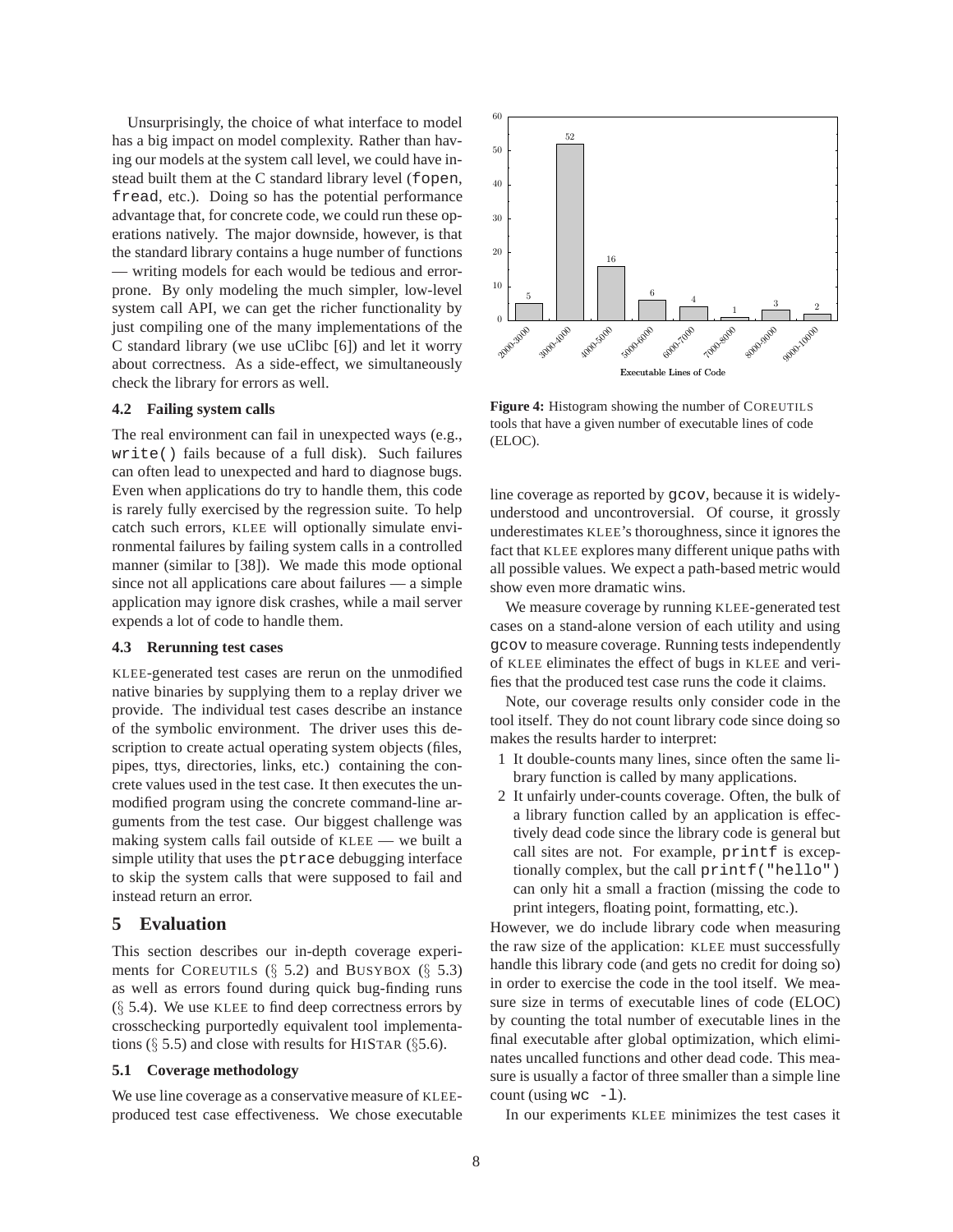|              | <b>COREUTILS</b> |        | <b>BUSYBOX</b> |                |
|--------------|------------------|--------|----------------|----------------|
| Coverage     | <b>KLEE</b>      | Devel. | <b>KLEE</b>    | Devel.         |
| $(w/o$ lib)  | tests            | tests  | tests          | tests          |
| 100%         | 16               | 1      | 31             | 4              |
| $90-100\%$   | 40               | 6      | 24             | 3              |
| 80-90%       | 21               | 20     | 10             | 15             |
| 70-80%       | 7                | 23     | 5              | 6              |
| $60 - 70%$   | 5                | 15     | $\overline{c}$ | 7              |
| 50-60%       |                  | 10     |                | 4              |
| 40-50%       |                  | 6      |                |                |
| $30-40%$     |                  | 3      |                | $\overline{c}$ |
| 20-30%       |                  | 1      |                | 1              |
| $10 - 20%$   |                  | 3      |                |                |
| $0 - 10\%$   |                  | 1      |                | 30             |
| Overall cov. | 84.5%            | 67.7%  | 90.5%          | 44.8%          |
| Med cov/App  | 94.7%            | 72.5%  | 97.5%          | 58.9%          |
| Ave cov/App  | 90.9%            | 68.4%  | 93.5%          | 43.7%          |

**Table 2:** Number of COREUTILS tools which achieve line coverage in the given ranges for KLEE and developers' tests (library code not included). The last rows shows the aggregate coverage achieved by each method and the average and median coverage per application.

generates by only emitting tests cases for paths that hit a new statement or branch in the main utility code. A user that wants high library coverage can change this setting.

## **5.2 GNU COREUTILS**

We now give KLEE coverage results for all 89 GNU COREUTILS utilities.

Figure 4 breaks down the tools by executable lines of code (ELOC), including library code the tool calls. While relatively small, the tools are not toys — the smallest five have between 2K and 3K ELOC, over half (52) have between 3K and 4K, and ten have over 6K.

Previous work, ours included, has evaluated constraint-based execution on a small number of hand-selected benchmarks. Reporting results for the entire COREUTILS suite, the worst along with the best, prevents us from hand-picking results or unintentionally cheating through the use of fragile optimizations.

Almost all tools were tested using the same command (command arguments explained in § 2.1):

./run <tool-name> --max-time 60 --sym-args 10 2 2 --sym-files 2 8 [--max-fail 1]

As specified by the --max-time option, we ran each tool for about 60 minutes (some finished before this limit, a few up to three minutes after). For eight tools where the coverage results of these values were unsatisfactory, we consulted the man page and increased the number and size of arguments and files. We found this easy to do,



**Figure 5:** Line coverage for each application with and without failing system calls.

so presumably a tool implementer or user would as well. After these runs completed, we improved them by failing system calls (see  $\S$  4.2).

#### **5.2.1 Line coverage results**

The first two columns in Table 2 give aggregate line coverage results. On average our tests cover 90.9% of the lines in each tool (median: 94.7%), with an overall (aggregate) coverage across all tools of 84.5%. We get 100% line coverage on 16 tools, over 90% on 56 tools, and over 80% on 77 tools (86.5% of all tools). The minimum coverage achieved on any tool is 62.6%.

We believe such high coverage on a broad swath of applications "out of the box" convincingly shows the power of the approach, especially since it is across the entire tool suite rather than focusing on a few particular applications.

Importantly, KLEE generates high coverage with few test cases: for our non-failing runs, it needs a total of 3,321 tests, with a per-tool average of 37 (median: 33). The maximum number needed was 129 (for the "[" tool) and six needed 5. As a crude measure of path complexity, we counted the number of static branches run by each test case using  $g\text{cov}^6$  (i.e., an executed branch counts once no matter how many times the branch ran dynamically). The average path length was 76 (median: 53), the maximum was 512 and (to pick a random number) 160 were at least 250 branches long.

Figure 5 shows the coverage KLEE achieved on each tool, with and without failing system call invocations. Hitting system call failure paths is useful for getting the last few lines of high-coverage tools, rather than significantly improving the overall results (which it improves from 79.9% to 84.5%). The one exception is pwd which requires system call failures to go from a dismal 21.2% to 72.6%. The second best improvement for a single tool is a more modest 13.1% extra coverage on the df tool.

<sup>&</sup>lt;sup>6</sup>In gcov terminology, a branch is a possible branch direction, i.e. a simple if statement has two branches.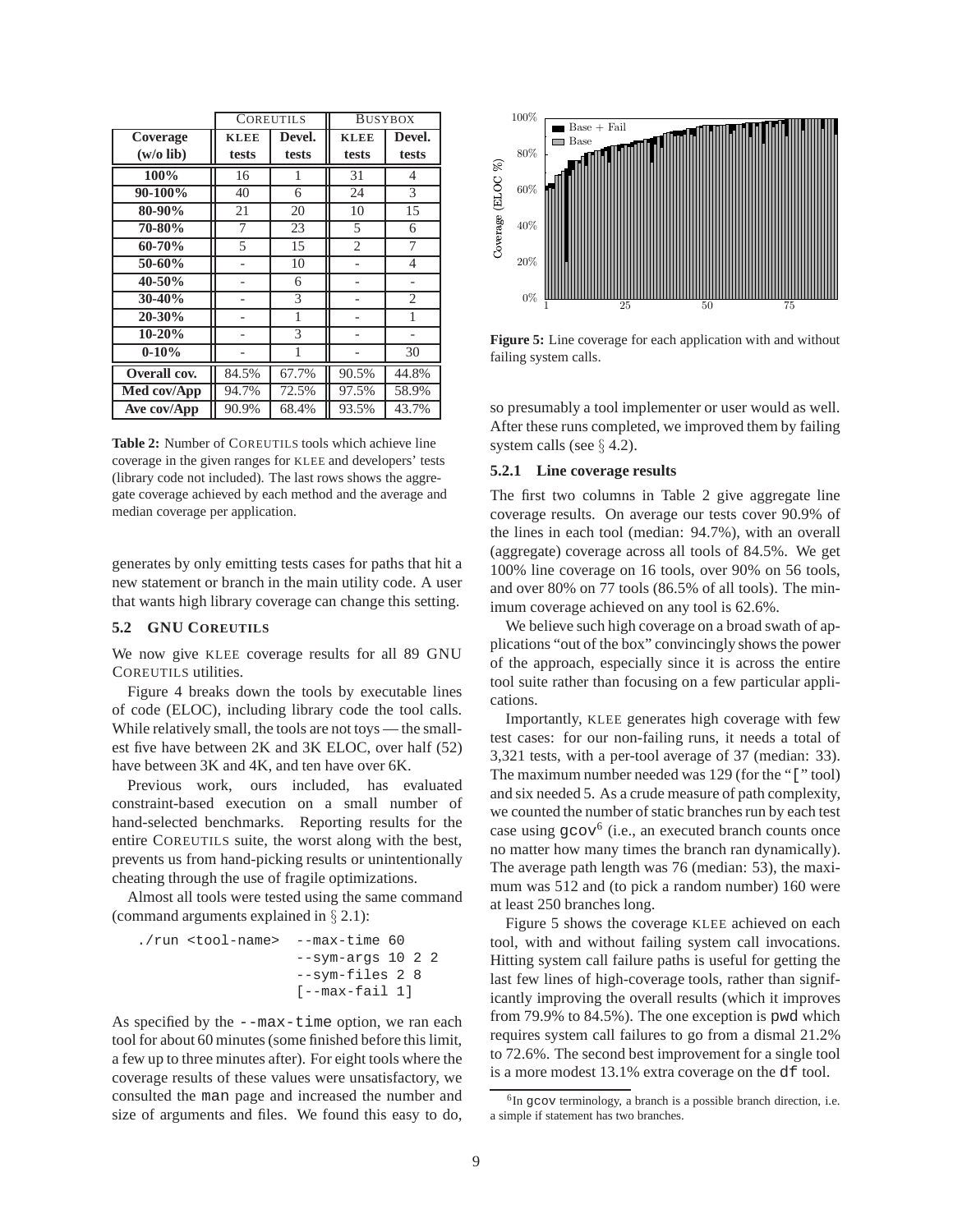

**Figure 6:** Relative coverage difference between KLEE and the COREUTILS manual test suite, computed by subtracting the executable lines of code covered by manual tests  $(L_{man})$ from KLEE tests  $(L_{klee})$  and dividing by the total possible:  $(L_{klee} - L_{man})/L_{total}$ . Higher bars are better for KLEE, which beats manual testing on all but 9 applications, often significantly.

#### **5.2.2 Comparison against developer test suites**

Each utility in COREUTILS comes with an extensive manually-written test suite extended each time a new bug fix or extra feature is added.<sup>7</sup> As Table 2 shows, KLEE beats developer tests handily on all aggregate measures: overall total line coverage (84.5% versus 67.7%), average coverage per tool (90.9% versus 68.4%) and median coverage per tool (94.7% versus 72.5%). At a more detailed level, KLEE gets 100% coverage on 16 tools and over 90% coverage on 56 while the developer tests get 100% on a single utility (true) and reach over 90% on only 7. Finally, the developers tests get below 60% coverage on 24 tools while KLEE always achieves over 60%. In total, an 89 hour run of KLEE (about one hour per application) exceeds the coverage of a test suite built over a period of fifteen years by 16.8%!

Figure 6 gives a relative view of KLEE versus developer tests by subtracting the lines hit by manual testing from those hit by KLEE and dividing this by the total possible. A bar above zero indicates that KLEE beat the manual test (and by how much); a bar below shows the opposite. KLEE beats manual testing, often significantly, on the vast majority of the applications.

To guard against hidden bias in line coverage, we also compared the taken branch coverage (as reported by gcov) of the manual and KLEE test suites. While the absolute coverage for both test suites decreases, KLEE's relative improvement over the developers' tests remains:

| paste -d\\ abcdefghijklmnopqrstuvwxyz |
|---------------------------------------|
| pr -e t2.txt                          |
| tac $-r$ t3.txt t3.txt                |
| $mkdir -Z a b$                        |
| mkfifo -Z a b                         |
| $mknod - Z a b p$                     |
| md5sum -c t1.txt                      |
| ptx -F\\ abcdefqhijklmnopqrstuvwxyz   |
| ptx x t4.txt                          |
| $seq -f * 0 1$                        |
| $t1.txt$ : "\t \tMD5("                |
| $t2.txt$ : "\b\b\b\b\b\b\t"           |
| $t3.txt$ : "\n"                       |
| $t4.txt$ : "a"                        |

**Figure 7:** KLEE-generated command lines and inputs (modified for readability) that cause program crashes in COREUTILS version 6.10 when run on Fedora Core 7 with SELinux on a Pentium machine.

KLEE achieves 76.9% overall branch coverage, while the developers' tests get only 56.5%.

Finally, it is important to note that although KLEE's runs significantly beat the developers' tests in terms of coverage, KLEE only checks for low-level errors and violations of user-level asserts. In contrast, developer tests typically validate that the application output matches the expected one. We partially address this limitation by validating the output of these utilities against the output produces by a different implementation (see  $\S$  5.5).

#### **5.2.3 Bugs found**

KLEE found ten unique bugs in COREUTILS (usually memory error crashes). Figure 7 gives the command lines used to trigger them. The first three errors existed since at least 1992, so should theoretically crash any COREUTILS distribution up to 6.10. The others are more recent, and do not crash older COREUTILS distributions. While one bug (in seq) had been fixed in the developers' unreleased version, the other bugs were confirmed and fixed within two days of our report. In addition, versions of the KLEE-generated test cases for the new bugs were added to the official COREUTILS test suite.

As an illustrative example, we discuss the bug in pr (used to paginate files before printing) hit by the invocation "pr -e t2.txt" in Figure 7. The code containing the bug is shown in Figure 8. On the path that hits the bug, both chars per input tab and chars per c equal tab width (let's call it  $T$ ). Line 2665 computes width =  $(T - input_{position} mod T)$  using the macro on line 602. The root cause of the bug is the incorrect assumption that  $0 \leq x \mod y < y$ , which only holds for positive integers. When input position is positive, width will be less than T since  $0 \leq$ input position mod  $T < T$ . However, in the pres-

 $7$ We ran the test suite using the commands: env RUN\_EXPENSIVE TESTS=YES RUN VERY EXPENSIVE TESTS=YES make check and make check-root (as root). A small number of tests (14 out of 393) which require special configuration were not run; from manual inspection we do not expect these to have a significant impact on our results.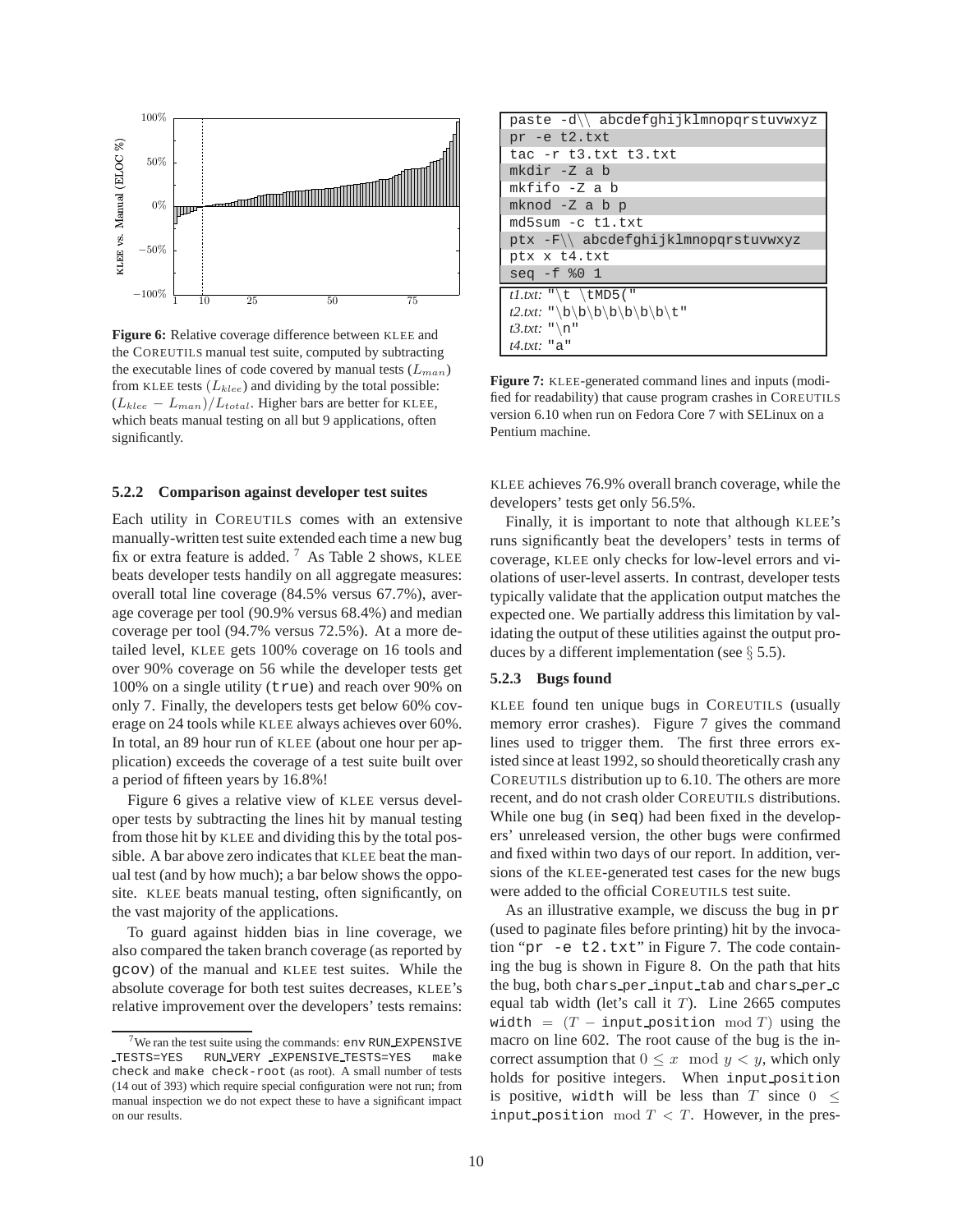```
602: #define TAB_WIDTH(c<sub>-</sub>, h<sub>-</sub>) ((c<sub>-</sub>) − ((h<sub>-</sub>) % (c<sub>-</sub>)))
. . .
1322: clump_buff = x \text{malloc}(MAX(8, \text{chars\_per\_input\_tab}));
       // (set s to clump_buff)
2665: width = TAB_WIDTH(chars_per_c, input_position);
2666:
2667: if (untabify input)
2668: {
2669: for (i = width; i; -−i)
2670: *_{s++} = ' ';
2671: chars = width;
2672: }
```
**Figure 8:** Code snippet from pr where a memory overflow of clump buff via pointer s is possible if chars per input tab == chars per c and input position < 0.

ence of backspaces, input position can become negative, so ( $-T$  < input position mod  $T$  < T). Consequently, width can be as large as  $2T - 1$ .

The bug arises when the code allocates a buffer clump buff of size  $T$  (line 1322) and then writes width characters into this buffer (lines 2669–2670) via the pointer s (initially set to clump buff). Because width can be as large as  $2T - 1$ , a memory overflow is possible.

This is a prime example of the power of symbolic execution in finding complex errors in code which is hard to reason about manually  $-$  this bug has existed in pr since at least 1992, when COREUTILS was first added to a CVS repository.

#### **5.2.4 Comparison with random tests**

In our opinion, the COREUTILS manual tests are unusually comprehensive. However, we compare to random testing both to guard against deficiencies, and to get a feel for how constraint-based reasoning compares to blind random guessing. We tried to make the comparison apples-to-apples by building a tool that takes the same command line as KLEE, and generates random values for the specified type, number, and size range of inputs. It then runs the checked program on these values using the same replay infrastructure as KLEE. For time reasons, we randomly chose 15 benchmarks (shown in Figure 9) and ran them for 65 minutes (to always exceed the time given to KLEE) with the same command lines used when run with KLEE.

Figure 9 shows the coverage for these programs achieved by random, manual, and KLEE tests. Unsurprisingly, given the complexity of COREUTILS programs and the concerted effort of the COREUTILS maintainers, the manual tests get significantly more coverage than random. KLEE handily beats both.

Because gcov introduces some overhead, we also performed a second experiment in which we ran each



**Figure 9:** Coverage of random vs. manual vs. KLEE testing for 15 randomly-chosen COREUTILS utilities. Manual testing beats random on average, while KLEE beats both by a significant margin.

tool natively without gcov for 65 minutes (using the same random seed as the first run), recorded the number of test cases generated, and then reran using gcov for that number. This run completely eliminates the gcov overhead, and overall it generates 44% more tests than during the initial run.

However, these 44% extra tests increase the average coverage per tool by only 1%, with 11 out of 15 utilities not seeing any improvement — showing that random gets stuck for most applications. We have seen this pattern repeatedly in previous work: random quickly gets the cases it can, and then revisits them over and over. Intuitively, satisfying even a single 32-bit equality requires correctly guessing one value out of four billion. Correctly getting a sequence of such conditionals is hopeless. Utilities such as csplit (the worst performer), illustrate this dynamic well: their input has structure, and the difficulty of blindly guessing values that satisfy its rules causes most inputs to be rejected.

One unexpected result was that for 11 of these 15 programs, KLEE explores paths to termination (i.e., the checked code calls exit()) only a few times slower than random does! KLEE explored paths to termination in roughly the same time for three programs and, in fact, was actually faster for three others (seq, tee, and nohup). We were surprised by these numbers, because we had assumed a constraint-based tool would run orders of magnitude more slowly than raw testing on a per-path basis, but would have the advantage of exploring more unique paths over time (with all values) because it did not get stuck. While the overhead on four programs matched this expectation (where constraint solver overhead made paths ran 7x to 220x more slowly than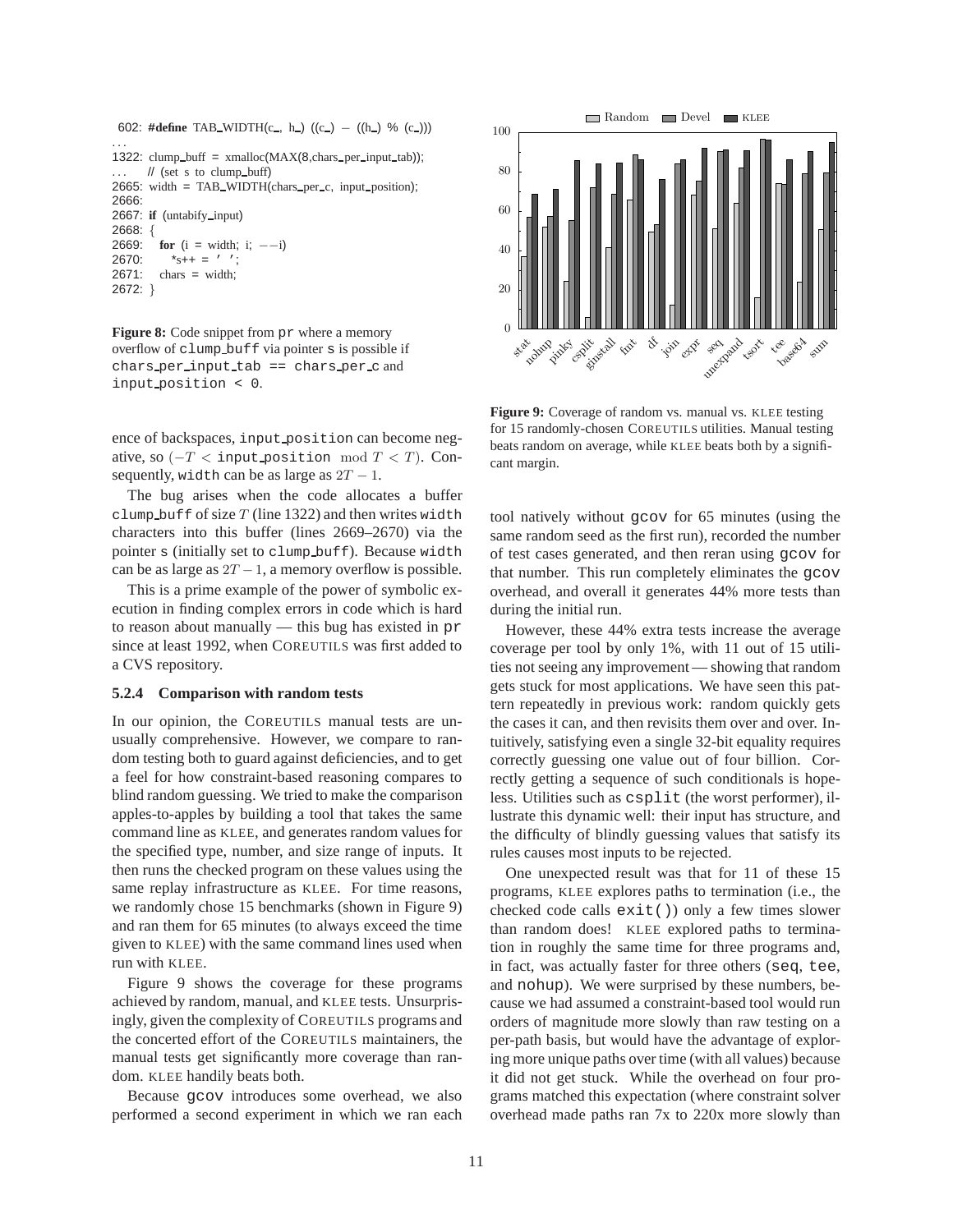native execution), the performance tradeoff for the others is more nuanced. Assume we have a branch deep in the program. Covering both true and false directions using traditional testing requires running the program from start to finish twice: once for the true path and again for the false. In contrast, while KLEE runs each instruction more slowly than native execution, it only needs to run the instruction path before the branch once, since it forks execution at the branch point (a fast operation given its object-level copy-on-write implementation). As path length grows, this ability to avoid redundantly rerunning path prefixes gets increasingly important.

With that said, the reader should view the per-path costs of random and KLEE as very crude estimates. First, the KLEE infrastructure random uses to run tests adds about 13ms of per-test overhead, as compared to around 1ms for simply invoking a program from a script. This code runs each test case in a sandbox directory, makes a clean environment, and creates various system objects with random contents (e.g., files, pipes, tty's). It then runs the tested program with a watchdog to terminate infinite loops. While a dedicated testing tool must do roughly similar actions, presumably it could shave some milliseconds. However, this fixed cost matters only for short program runs, such as when the code exits with an error. In cases where random can actually make progress and explore deeper program paths, the inefficiency of rerunning path prefixes starts to dominate. Further, we conservatively compute the path completion rate for KLEE: when its time expires, roughly 30% of the states it has created are still alive, and we give it no credit for the work it did on them.

#### **5.3 BUSYBOX utilities**

BUSYBOX is a widely-used implementation of standard UNIX utilities for embedded systems that aims for small executable sizes [1]. Where there is overlap, it aims to replicate COREUTILS functionality, although often providing fewer features. We ran our experiments on a bugpatched version of BUSYBOX 1.10.2. We ran the 75 utilities <sup>8</sup> in the BUSYBOX "coreutils" subdirectory (14K lines of code, with another 16K of library code), using the same command lines as when checking CORE-UTILS, except we did not fail system calls.

As Table 2 shows, KLEE does even better than on COREUTILS: over 90.5% total line coverage, on average covering 93.5% per tool with a median of 97.5%. It got 100% coverage on 31 and over 90% on 55 utilities.

BUSYBOX has a less comprehensive manual test suite than COREUTILS (in fact, many applications don't seem to have any tests). Thus, KLEE beats the developers tests by roughly a factor of two: 90.5% total line coverage ver-

| $date -I$       |                                 |
|-----------------|---------------------------------|
| $ls -co$        | $cut$ -f $t3.txt$               |
| chown $a.a -$   | install --m                     |
| kill -l a       | nmeter -                        |
|                 | envdir                          |
| setuidgid a ""  | setuidqid                       |
| printf "% *" B  | envuidgid                       |
| od t1.txt       | envdir -                        |
| od t2.txt       | arp -Ainet                      |
| printf %        |                                 |
| printf %Lo      | tar $tf$ . /                    |
| tr I            | top d                           |
| $tr$ $=$        | setarch ""<br>$\mathbf{H}$      |
| $tr$ [a-z       | <full-path>/linux32</full-path> |
|                 | <full-path>/linux64</full-path> |
| $t$ . txt: a    | hexdump -e ""                   |
| $t2.txt$ : A    | ping6 -                         |
| $t3.txt$ : \t\n |                                 |

**Figure 10:** KLEE-generated command lines and inputs (modified for readability) that cause program crashes in BUSYBOX. When multiple applications crash because of the same shared (buggy) piece of code, we group them by shading.

sus only 44.8% for the developers' suite. The developers do better on only one benchmark, cp.

## **5.4 Bug-finding: MINIX + all BUSYBOX tools**

To demonstrate KLEE's applicability to bug finding, we used KLEE to check all 279 BUSYBOX tools and 84 MINIX tools [4] in a series of short runs. These 360+ applications cover a wide range of functionality, such as networking tools, text editors, login utilities, archiving tools, etc. While the tests generated by KLEE during these runs are not sufficient to achieve high coverage (due to incomplete modeling), we did find many bugs quickly: 21 bugs in BUSYBOX and another 21 in MINIX have been reported (many additional reports await inspection). Figure 10 gives the command lines for the BUSYBOX bugs. All bugs were memory errors and were fixed promptly, with the exception of date which had been fixed in an unreleased tree. We have not heard back from the MINIX developers.

#### **5.5 Checking tool equivalence**

Thus far, we have focused on finding generic errors that do not require knowledge of a program's intended behavior. We now show how to do much deeper checking, including verifying full functional correctness on a finite set of explored paths.

KLEE makes no approximations: its constraints have perfect accuracy down to the level of a single bit. If KLEE reaches an assert and its constraint solver states the false branch of the assert cannot execute given the current path constraints, then it has *proved* that no value exists on *the current path* that could violate the assertion,

<sup>&</sup>lt;sup>8</sup>We are actually measuring coverage on 72 files because several utilities are implemented in the same file.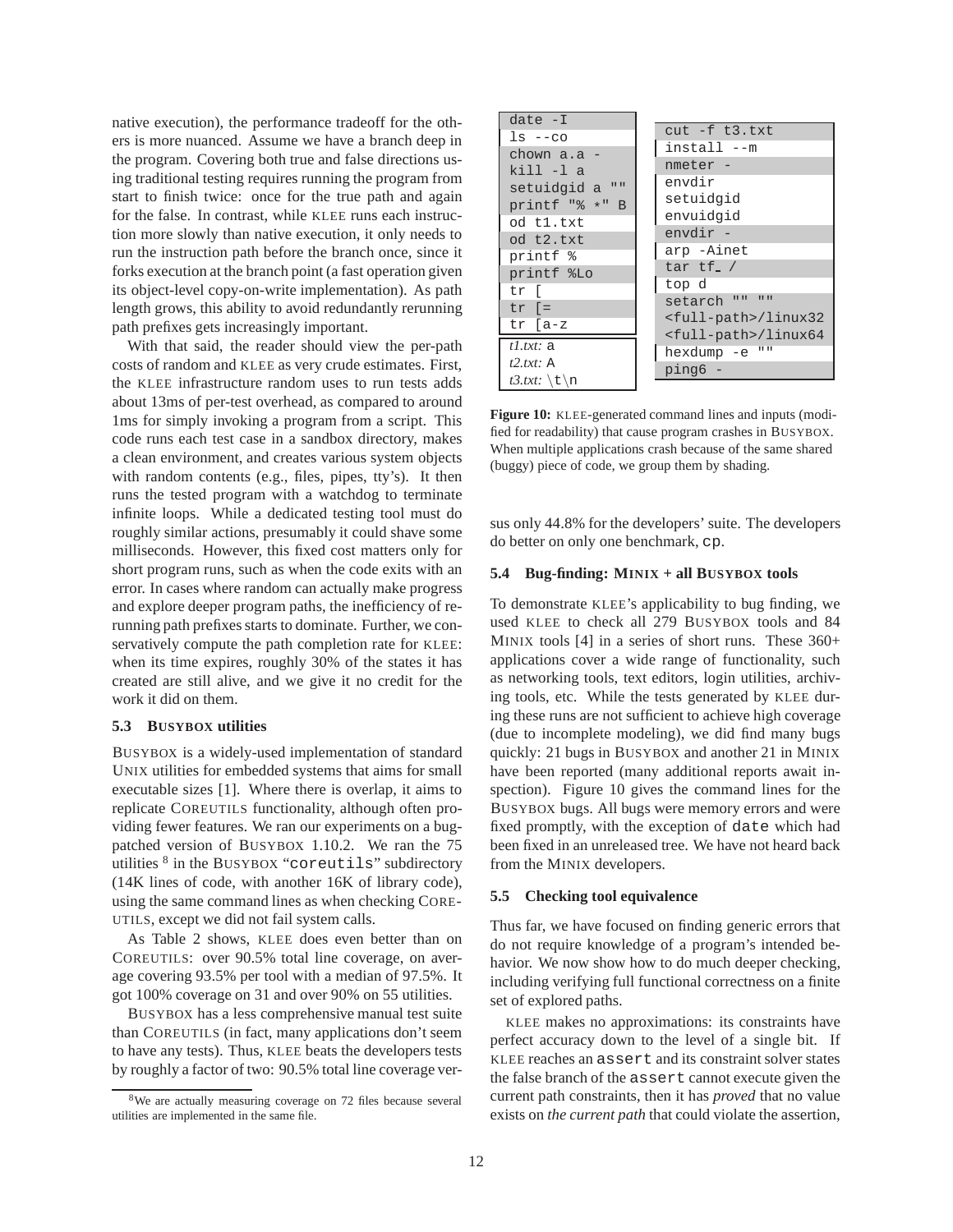```
1 : unsigned mod opt(unsigned x, unsigned y) {
2 : if((y & -y) == y) // power of two?<br>3 : return x & (y-1);
3 : return x & (y−1);
4 : else
         return x % y;
6 : }7 : unsigned mod(unsigned x, unsigned y) {
      return x % y;
9 : }
10: int main() {
11: unsigned x,y;
12: make symbolic(&x, sizeof(x));
13: make symbolic(&y, sizeof(y));
14: \text{assert}(\text{mod}(x,y)) == \text{mod-opt}(x,y));<br>15: \text{return } 0;return 0;
16: }
```
**Figure 11:** Trivial program illustrating equivalence checking. KLEE proves total equivalence when  $y \neq 0$ .

modulo bugs in KLEE or non-determinism in the code.<sup>9</sup> Importantly, KLEE will do such proofs for any condition the programmer expresses as C code, from a simple nonnull pointer check, to one verifying the correctness of a program's output.

This property can be leveraged to perform deeper checking as follows. Assume we have two procedures f and f' that take a single argument and purport to implement the same interface. We can verify functional equivalence on a per-path basis by simply feeding them the same symbolic argument and asserting they return the same value:  $assert(f(x) == f'(x))$ . Each time KLEE follows a path that reaches this assertion, it checks if any value exists on that path that violates it. If it finds none exists, then it has proven functional equivalence on that path. By implication, if one function is correct along the path, then equivalence proves the other one is as well. Conversely, if the functions compute different values along the path and the assert fires, then KLEE will produce a test case demonstrating this difference. These are both powerful results, completely beyond the reach of traditional testing. One way to look at KLEE is that it automatically translates a path through a C program into a form that a theorem prover can reason about. As a result, proving path equivalence just takes a few lines of C code (the assertion above), rather than an enormous manual exercise in theorem proving.

Note that equivalence results only hold on the finite set of paths that KLEE explores. Like traditional testing, it cannot make statements about paths it misses. However, if KLEE is able to exhaust all paths then it has shown total equivalence of the functions. Although not tractable in general, many isolated algorithms can be tested this way, at least up to some input size.

We help make these points concrete using the con-

trived example in Figure 11, which crosschecks a trivial modulo implementation (mod) against one that optimizes for modulo by powers of two (mod\_opt). It first makes the inputs x and y symbolic and then uses the assert (line 14) to check for differences. Two code paths reach this assert, depending on whether the test for power-of-two (line 2) succeeds or fails. (Along the way, KLEE generates a division-by-zero test case for when  $y = 0$ .) The true path uses the solver to check that the constraint  $(y& -y) == y$  implies  $(x&(y - 1)) ==$  $x\%y$  holds for all values. This query succeeds. The false path checks the vacuous tautology that the constraint  $(y\& - y) \neq y$  implies that  $x\%y == x\%y$  also holds. The KLEE checking run then terminates, which means that KLEE has proved equivalence for all non-zero values using only a few lines of code.

This methodology is useful in a broad range of contexts. Most standardized interfaces — such as libraries, networking servers, or compilers — have multiple implementations (a partial motivation for and consequence of standardization). In addition, there are other common cases where multiple implementations exist:

- 1 f is a simple reference implementation and f' a realworld optimized version.
- 2 f' is a patched version of f that purports only to remove bugs (so should have strictly fewer crashes) or refactor code without changing functionality.
- 3 f has an inverse, which means we can change our equivalence check to verify  $f^{-1}(f(x)) \equiv x$ , such as: assert(uncompress(compress(x))==x).

**Experimental results.** We show that this technique can find deep correctness errors and scale to real programs by crosschecking 67 COREUTILS tools against their allegedly equivalent BUSYBOX implementations. For example, given the same input, the BUSYBOX and COREUTILS versions of wc should output the same number of lines, words and bytes. In fact, both the BUSYBOX and COREUTILS tools intend to conform to IEEE Standard 1003.1 [3] which specifies their behavior.

We built a simple infrastructure to make crosschecking automatic. Given two tools, it renames all their global symbols and then links them together. It then runs both with the same symbolic environment (same symbolic arguments, files, etc.) and compares the data printed to stdout. When it detects a mismatch, it generates a test case that can be run to natively to confirm the difference.

Table 3 shows a subset of the mismatches found by KLEE. The first three lines show hard correctness errors (which were promptly fixed by developers), while the others mostly reveal missing functionality. As an example of a serious correctness bug, the first line gives the inputs that when run on BUSYBOX's comm causes it to behave as if two non-identical files were identical.

<sup>9</sup>Code that depends on the values of memory addresses will not satisfy determinism since KLEE will almost certainly allocate memory objects at different addresses than native runs.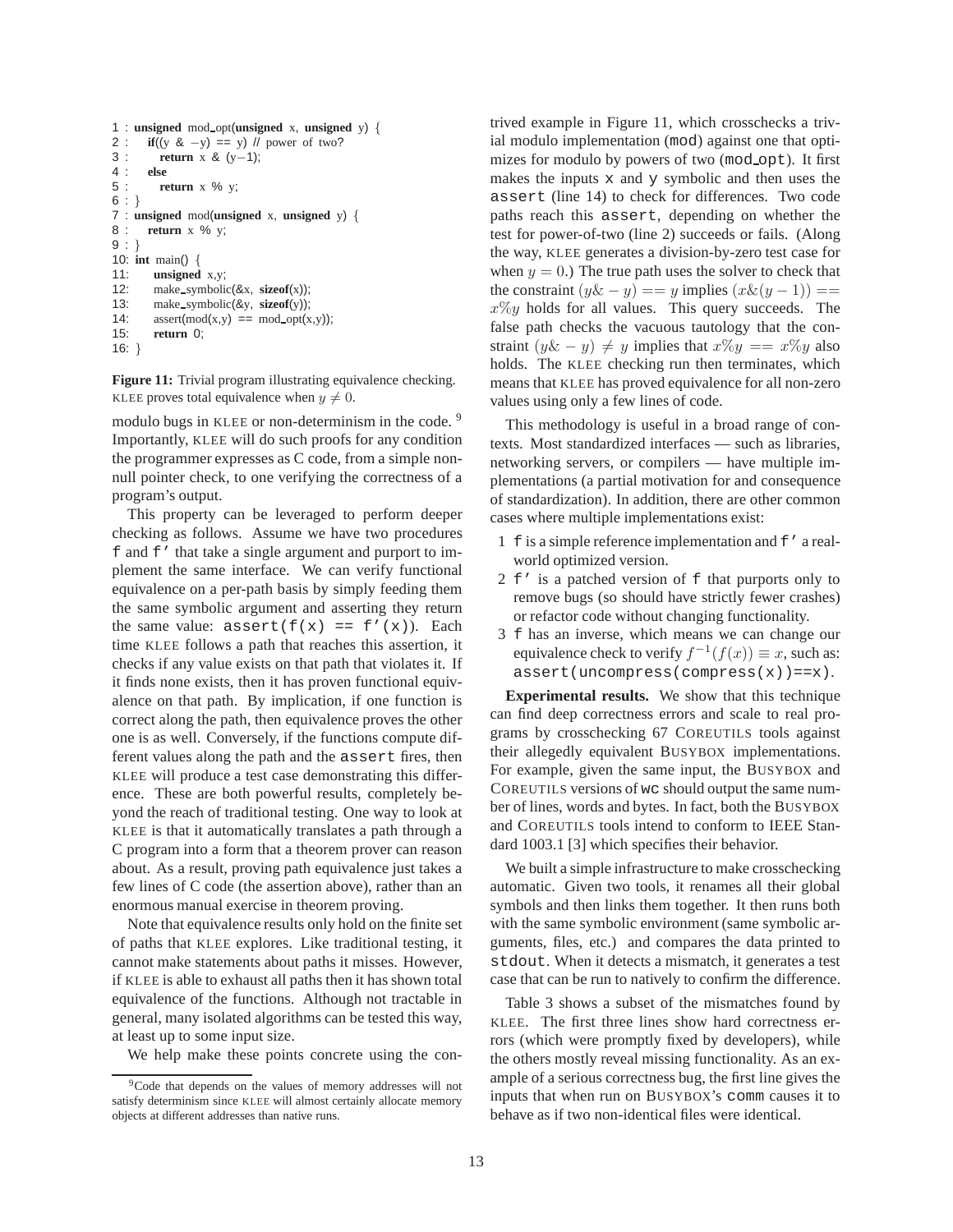| Input                                                                         | <b>BUSYBOX</b>                  | <b>COREUTILS</b>           |
|-------------------------------------------------------------------------------|---------------------------------|----------------------------|
| comm tl.txt t2.txt                                                            | [does not show difference]      | [shows difference]         |
| tee -                                                                         | [does not copy twice to stdout] | [does]                     |
| tee "" <t1.txt< td=""><td>[infinite loop]</td><td>[terminates]</td></t1.txt<> | [infinite loop]                 | [terminates]               |
| cksum /                                                                       | "4294967295 0 /"                | "/: Is a directory"        |
| split /                                                                       | "/: Is a directory"             |                            |
| tr.                                                                           | [duplicates input on stdout]    | "missing operand"          |
| $[0 \mid \lor \lor \lor \land \land \bot]$                                    |                                 | "binary operator expected" |
| $sum - s < t1.txt$                                                            | $"971 -"$                       | "97 1"                     |
| $tail -21$                                                                    | [rejects]                       | [accepts]                  |
| unexpand $-f$                                                                 | [accepts]                       | [rejects]                  |
| $split$ -                                                                     | [rejects]                       | [accepts]                  |
| ls --color-blah                                                               | [accepts]                       | [rejects]                  |
| $t1.txt$ : a $t2.txt$ : b                                                     |                                 |                            |

**Table 3:** Very small subset of the mismatches KLEE found between the BUSYBOX and COREUTILS versions of equivalent utilities. The first three are serious correctness errors; most of the others are revealing missing functionality.

| <b>Test</b> | Random | <b>KLEE</b> | <b>ELOC</b> |
|-------------|--------|-------------|-------------|
| With Disk   | 50.1%  | 67.1%       | 4617        |
| No Disk     | 48.0%  | 76.4%       | 2662        |

**Table 4:** Coverage on the HISTAR kernel for runs with up to three system calls, configured with and without a disk. For comparison we did the same runs using random inputs for one million trials.

#### **5.6 The HiStar OS kernel**

We have also applied KLEE to checking non-application code by using it to check the HiStar [39] kernel. We used a simple test driver based on a user-mode HISTAR kernel. The driver creates the core kernel data structures and initializes a single process with access to a single page of user memory. It then calls the test function in Figure 12, which makes the user memory symbolic and executes a predefined number of system calls using entirely symbolic arguments. As the system call number is encoded in the first argument, this simple driver effectively tests all (sequences of) system calls in the kernel.

Although the setup is restrictive, in practice we have found that it can quickly generate test cases — sequences of system call vectors and memory contents — which cover a large portion of the kernel code and uncover interesting behaviors. Table 4 shows the coverage obtained for the core kernel for runs with and without a disk. When configured with a disk, a majority of the uncovered code can only be triggered when there are a large number of kernel objects. This currently does not happen in our testing environment; we are investigating ways to exercise this code adequately during testing. As a quick comparison, we ran one million random tests through the same driver (similar to  $\S$  5.2.4). As Table 4 shows, KLEE's tests achieve significantly more coverage than random testing both for runs with (+17.0%) and without (+28.4%) a disk.

1 : **static void** test(**void** \*upage, **unsigned** num calls) { 2 : make\_symbolic(upage, PGSIZE);<br>3 : for (int i=0; i<num calls; i++)  $\therefore$  **for** (int i=0; i<num\_calls; i++) { 4 : uint64 t args[8]; 5 : **for** (**int** j=0; j<8; j++)<br>6 : make\_symbolic(&args[ 6 : make symbolic(&args[j], **sizeof**(args[j])); 7 : kern\_syscall(args[0], args[1], args[2], args[3], 8 :  $\arg s[4]$ ,  $\arg s[5]$ ,  $\arg s[6]$ ,  $\arg s[7]$ );  $9:$ } 10: sys self halt(); 11: }

**Figure 12:** Test driver for HISTAR: it makes a single page of user memory symbolic and executes a user-specified number of system calls with entirely symbolic arguments.

KLEE's constraint-based reasoning allowed it to find a tricky, critical security bug in the 32-bit version of HIS-TAR. Figure 13 shows the code for the function containing the bug. The function safe addptr is supposed to set \*of to true if the addition overflows. However, because the inputs are 64 bit long, the test used is insufficient (it should be  $(r \le a)$  |  $(r \le b)$ ) and the function can fail to indicate overflow for large values of b.

The safe addptr function validates user memory addresses prior to copying data to or from user space. A kernel routine takes a user address and a size and computes if the user is allowed to access the memory in that range; this routine uses the overflow to prevent access when a computation could overflow. This bug in computing overflow therefore allows a malicious process to gain access to memory regions outside its control.

# **6 Related Work**

Many recent tools are based on symbolic execution [11, 14–16, 20–22, 24, 26, 27, 36]. We contrast how KLEE deals with the environment and path explosion problems.

To the best of our knowledge, traditional symbolic ex-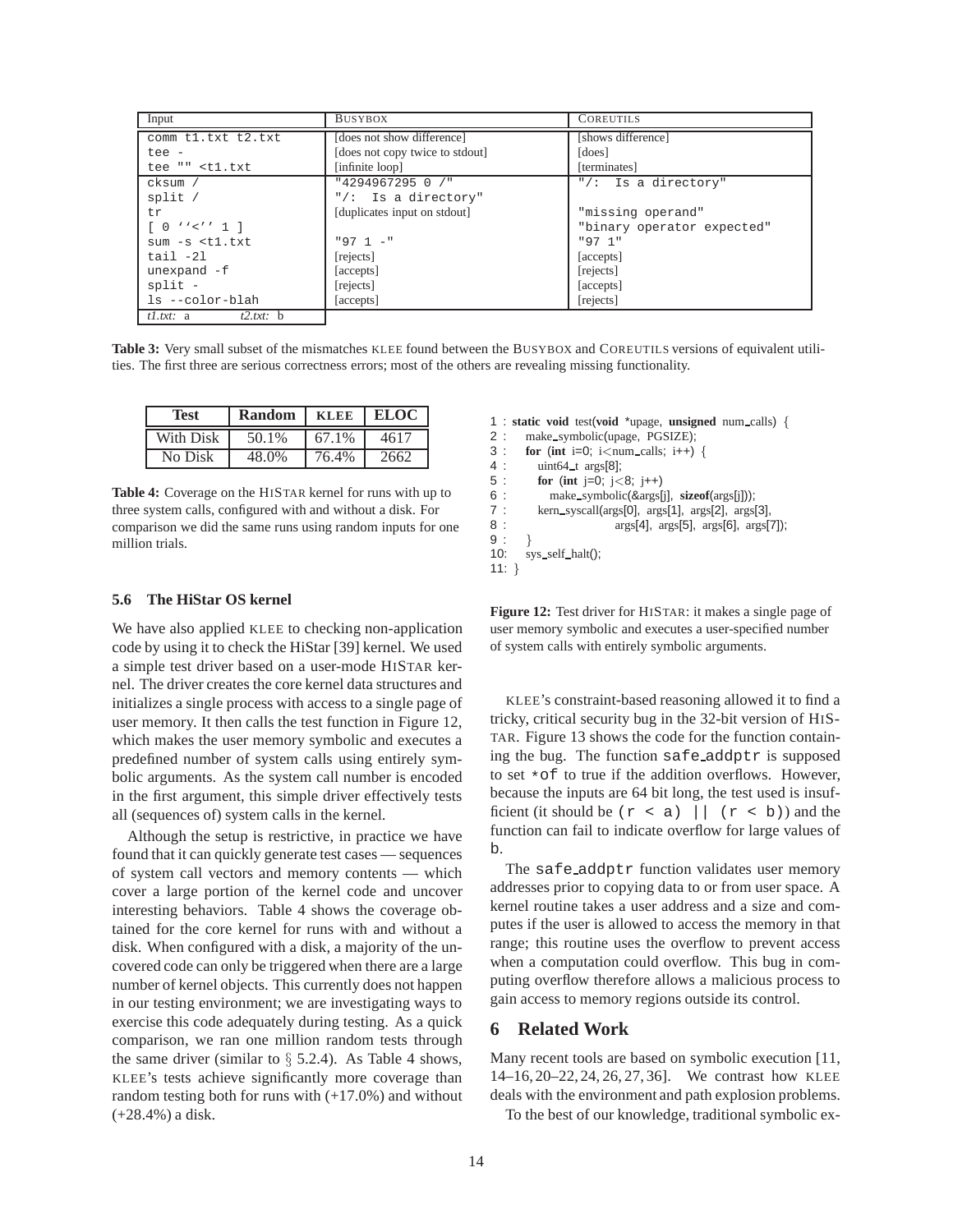```
1 : uintptr_t safe_addptr(int *of, uint64_t a, uint64_t b) {
2 : uintptr_t r = a + b;
3 : if (r < a)
4 : *of = 1;<br>5 : return r
      5 : return r;
6 : }
```
**Figure 13:** HISTAR function containing an important security vulnerability. The function is supposed to set \*of to true if the addition overflows but can fail to do so in the 32-bit version for very large values of b.

ecution systems [17, 18, 32] are static in a strict sense and do not interact with the running environment at all. They either cannot handle programs that make use of the environment or require a complete working model. More recent work in test generation [16, 26, 36] does allow external interactions, but forces them to use entirely concrete procedure call arguments, which limits the behaviors they can explore: a concrete external call will do exactly what it did, rather than all things it could potentially do. In KLEE, we strive for a functional balance between these two alternatives; we allow both interaction with the outside environment and supply a model to simulate interaction with a symbolic one.

The path explosion problem has instead received more attention  $[11, 22, 24, 27, 34]$ . Similarly to the search heuristics presented in Section 3, search strategies proposed in the past include Best First Search [16], Generational Search [27], and Hybrid Concolic Testing [34]. Orthogonal to search heuristics, researchers have addressed the path explosion problem by testing paths compositionally [8, 24], and by tracking the values read and written by the program [11].

Like KLEE, other symbolic execution systems implement their own optimizations before sending the queries to the underlying constraint solver, such as the simple syntactic transformations presented in [36], and the *constraint subsumption* optimization discussed in [27].

Similar to symbolic execution systems, model checkers have been used to find bugs in both the design and the implementation of software [10, 12, 19, 25, 29, 30]. These approaches often require a lot of manual effort to build test harnesses. However, the approaches are somewhat complementary to KLEE: the tests KLEE generates can be used to drive the model checked code, similar to the approach embraced by Java PathFinder [31, 37].

Previously, we showed that symbolic execution can find correctness errors by crosschecking various implementations of the same library function [15]; this paper shows that the technique scales to real programs. Subsequent to our initial work, others applied similar ideas to finding correctness errors in applications such as network protocol implementations [13] and PHP scripts [9].

# **7 Conclusion**

Our long-term goal is to take an arbitrary program and routinely get 90%+ code coverage, crushing it under test cases for all interesting inputs. While there is still a long way to go to reach this goal, our results show that the approach works well across a broad range of real code. Our system KLEE, automatically generated tests that, on average, covered over 90% of the lines (in aggregate over 80%) in roughly 160 complex, system-intensive applications "out of the box." This coverage significantly exceeded that of their corresponding hand-written test suites, including one built over a period of 15 years.

In total, we used KLEE to check 452 applications (with over 430K lines of code), where it found 56 serious bugs, including ten in COREUTILS, arguably the most heavilytested collection of open-source applications. To the best of our knowledge, this represents an order of magnitude more code and distinct programs than checked by prior symbolic test generation work. Further, because KLEE's constraints have no approximations, its reasoning allow it to prove properties of paths (or find counter-examples without false positives). We used this ability both to prove path equivalence across many real, purportedly identical applications, and to find functional correctness errors in them.

The techniques we describe should work well with other tools and provide similar help in handling a broad class of applications.

# **8 Acknowledgements**

We thank the GNU COREUTILS developers, particularly the COREUTILS maintainer Jim Meyering for promptly confirming our reported bugs and answering many questions. We similarly thank the developers of BUSYBOX, particularly the BUSYBOX maintainer, Denys Vlasenko. We also thank Nickolai Zeldovich, the designer of HIS-TAR, for his great help in checking HISTAR, including writing a user-level driver for us. We thank our shepard Terence Kelly, the helpful OSDI reviewers, and Philip Guo for valuable comments on the text. This research was supported by DHS grant FA8750-05-2-0142, NSF TRUST grant CCF-0424422, and NSF CAREER award CNS-0238570-001. A Junglee Graduate Fellowship partially supported Cristian Cadar.

#### **References**

- [1] Busybox. www.busybox.net, August 2008.
- [2] Coreutils. www.gnu.org/software/coreutils, August 2008.
- [3] IEEE Std 1003.1, 2004 edition. www.unix.org/version3/ ieee\_std.html, May 2008.
- [4] MINIX 3. www.minix3.org, August 2008.
- [5] SecurityFocus, www.securityfocus.com, March 2008.
- [6] uCLibc. www.uclibc.org, May 2008.